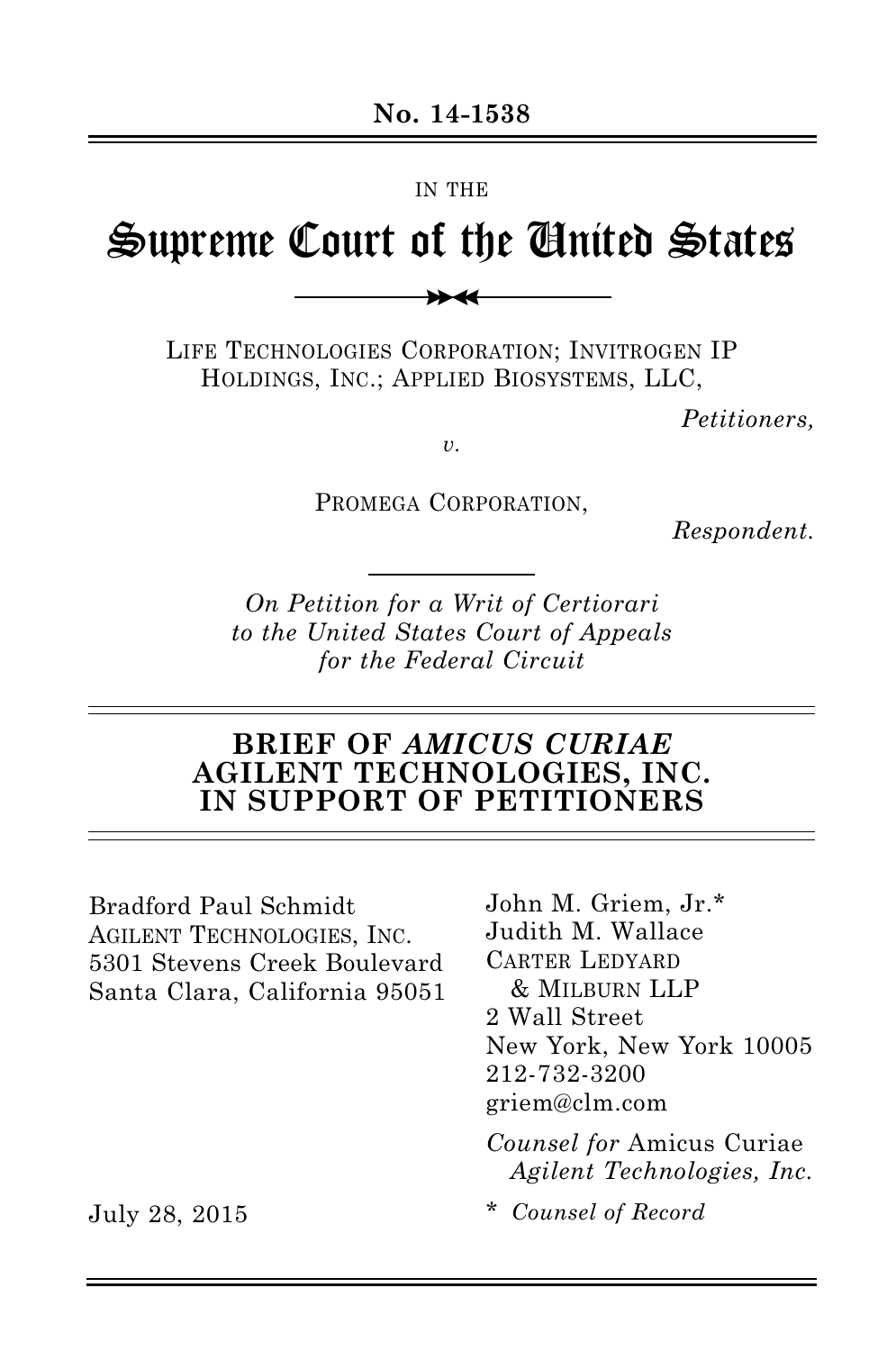## TABLE OF CONTENTS

| I.<br>COMPLEX GLOBAL MANUFACTURING<br>OPERATIONS AND SOPHISTICATED<br>SUPPLY CHAIN MANAGEMENT SYSTEMS                                                                                       |
|---------------------------------------------------------------------------------------------------------------------------------------------------------------------------------------------|
| Origins and Evolution of Supply Chain<br>A.                                                                                                                                                 |
| Modern Supply Chain Management Requires<br><b>B.</b><br>Agile, Resilient, Efficient Systems for<br>Supplying Products and Components                                                        |
| Agilent's Supply Chain Management<br>$C_{\cdot}$<br>Illustrates the Challenges Faced by                                                                                                     |
| <b>AGILENT'S ESTROGEN/PROGESTERONE</b><br>II.<br>RECEPTIVITY TEST KITS FOR BREAST<br>CANCER DIAGNOSIS ILLUSTRATE THE<br>POTENTIAL UNDUE CONSEQUENCES OF<br>THE FEDERAL CIRCUIT'S RULING  12 |
| Estrogen/Progesterone Receptor Test Kits for<br>$A_{\cdot}$<br>Breast Cancer Diagnosis Illustrate the Use of<br>Commonplace Components 12                                                   |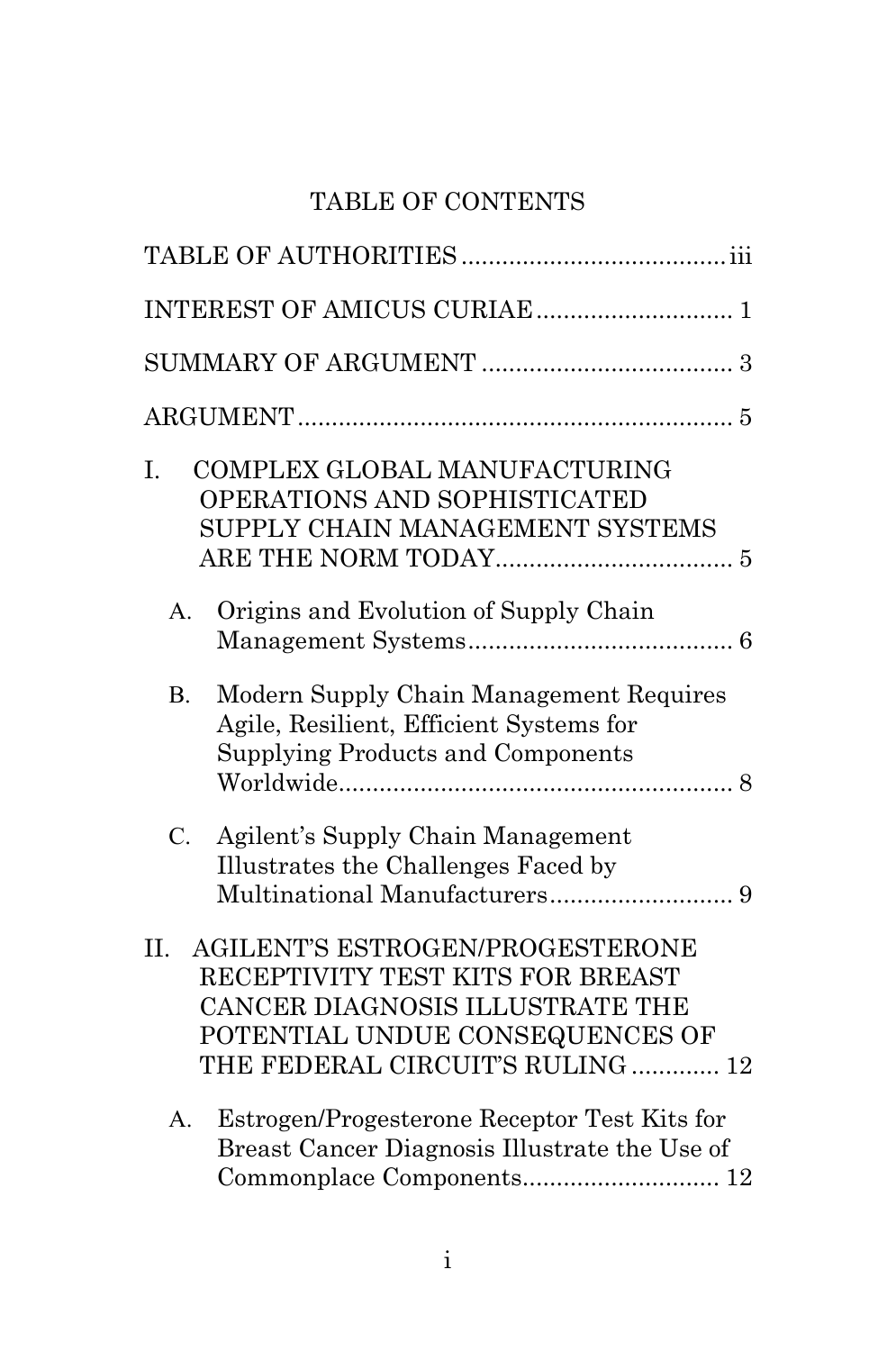| Β. | The Federal Circuit's Interpretation Could                                                                                                |    |
|----|-------------------------------------------------------------------------------------------------------------------------------------------|----|
|    | Render the Manufacturing and Use of                                                                                                       |    |
|    | Common, Interchangeable Components in                                                                                                     |    |
|    | Tests Kits Such as the Estrogen/Progesterone                                                                                              |    |
|    |                                                                                                                                           |    |
|    | III. THE FEDERAL CIRCUIT'S DECISION<br>INCREASES THE RISK AND COST OF U.S.<br>MANUFACTURING OF COMPONENTS AND<br>THEREBY DISCOURAGES U.S. |    |
|    |                                                                                                                                           |    |
|    |                                                                                                                                           | 18 |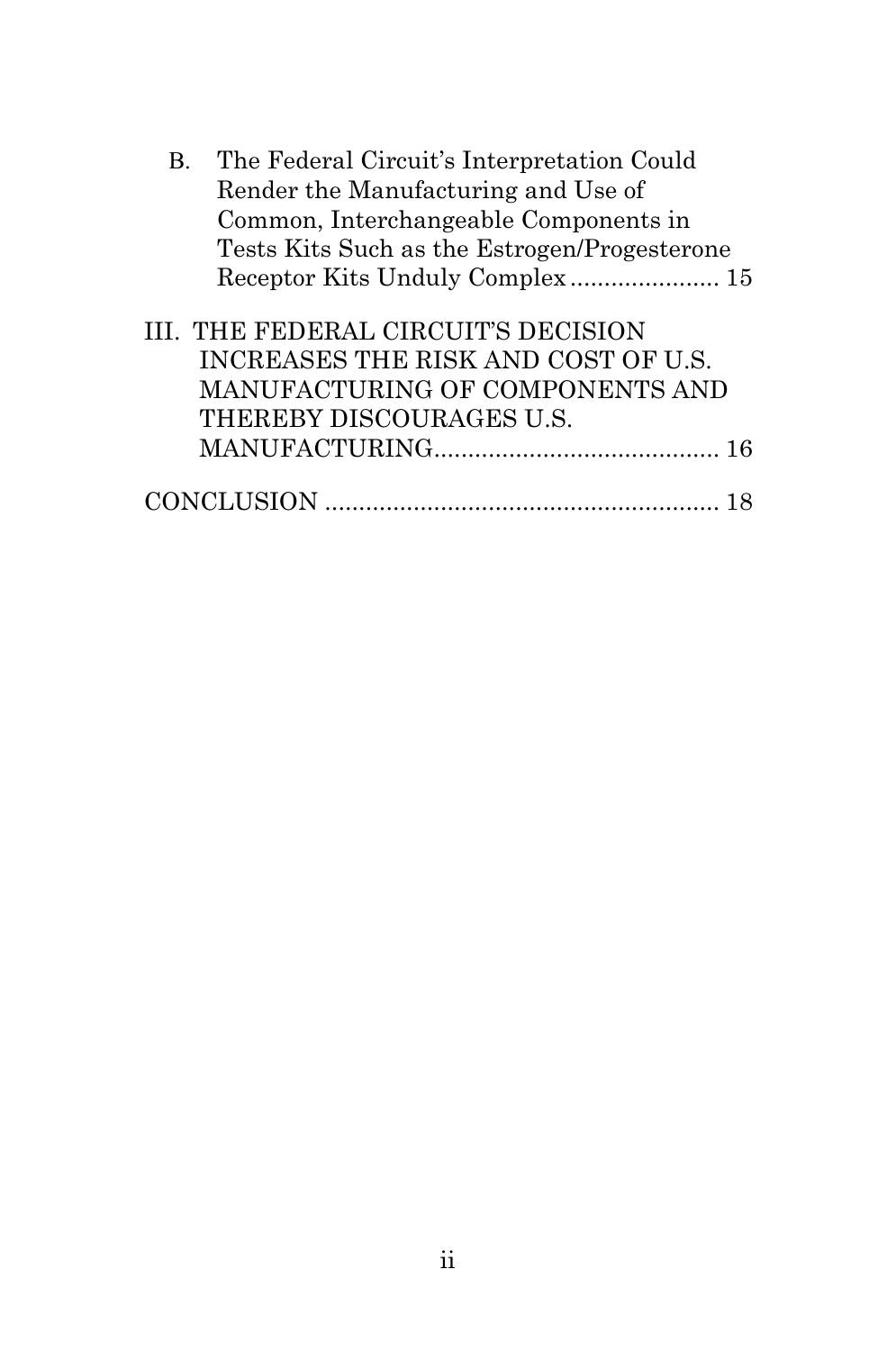## **TABLE OF AUTHORITIES**

Cases:

| Ass'n for Molecular Pathology v. Myriad<br>Genetics, Inc., 133 S. Ct. 2107 (2013) 15                                                                                |
|---------------------------------------------------------------------------------------------------------------------------------------------------------------------|
| Deepsouth Packing Co. v. Laitram Corp.,                                                                                                                             |
| Promega Corp. v. Life Technologies Corp.,<br>773 F.3d 1338 (Fed. Cir. 2014)  1, 4                                                                                   |
| Statutes and regulations:                                                                                                                                           |
|                                                                                                                                                                     |
| Miscellaneous:                                                                                                                                                      |
| 1984 U.S. Code Cong. & Admin. News, p.<br>5827, Section-By-Section Analysis of<br>H.R. 6286, Patent Law Amendments Act<br>of 1984, 130 Cong. Rec. H 10525 (Oct. 1,  |
| Agilent Technologies, Inc., Agilent Fact<br>Sheet (Mar. 18, 2015),<br>http://www.agilent.com/about/companyin                                                        |
| Agilent Technologies, Inc., Annual Report<br>Pursuant to Section 13 or 15(d) of the<br>Securities Exchange Act of 1934 (Dec.<br>22, 2014), Sec. & Exch. Comm'n File |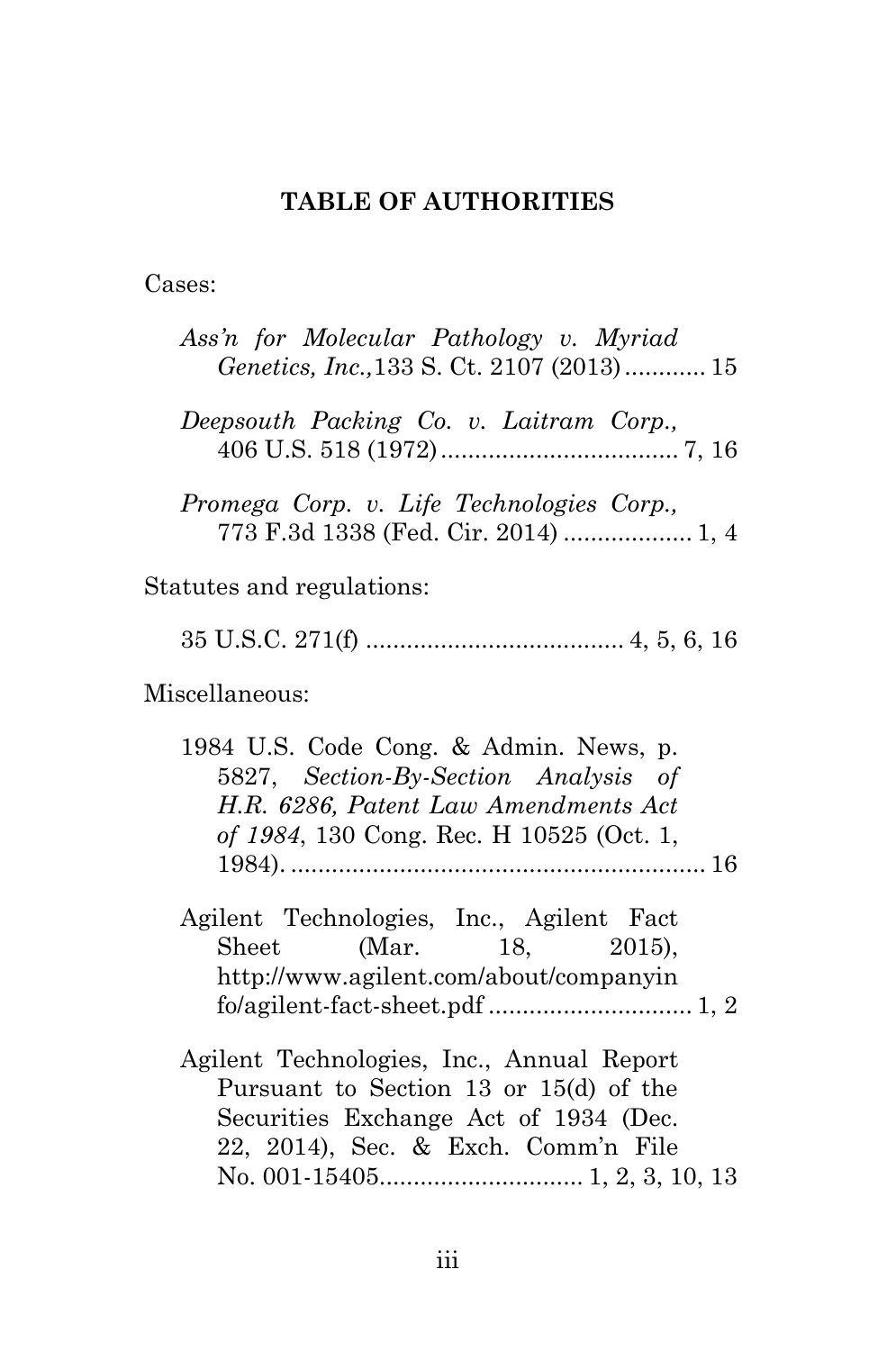| Agilent Technologies, Inc., Company Infor-<br>mation, http://www.agilent.com/about/-                                                                                                                                                                                      |
|---------------------------------------------------------------------------------------------------------------------------------------------------------------------------------------------------------------------------------------------------------------------------|
| American Society of Clinical Oncology,<br>Estrogen and Progesterone Receptor<br>Testing for Breast Cancer,<br>http://www.cancer.net/research-and-<br>advocacy/asco-care-and-treatment-<br>recommendations-patients/estrogen-and-<br>progesterone-receptor-testing-breast- |
| Sunil Chopra and Manhohan S. Sodhi,<br>Reducing the Risk of Supply Chain<br>Disruptions, MIT Mgmt. Rev., Spring<br>2014, http://sloanreview.mit.edu/article/-<br>reducing-the-risk-of-supply-chain-                                                                       |
| Dako,<br>Autostainer Link<br>48,<br>http://www.dako.com/us/ar48/psg387170                                                                                                                                                                                                 |
| Dako, Dako Autostainer Plus User Guide,<br>http://www.dako.com/us/0003107_rev_d_<br>man_user_guide_autostainer_plus_engli                                                                                                                                                 |
| Dako, 2015 Catalog: Products and Services<br>(Pathology), http://www.dako.com/us/-<br>2015-pathology-catalog-dako-us.pdf?<br>from=catalog-path-2015-us_pdf 13                                                                                                             |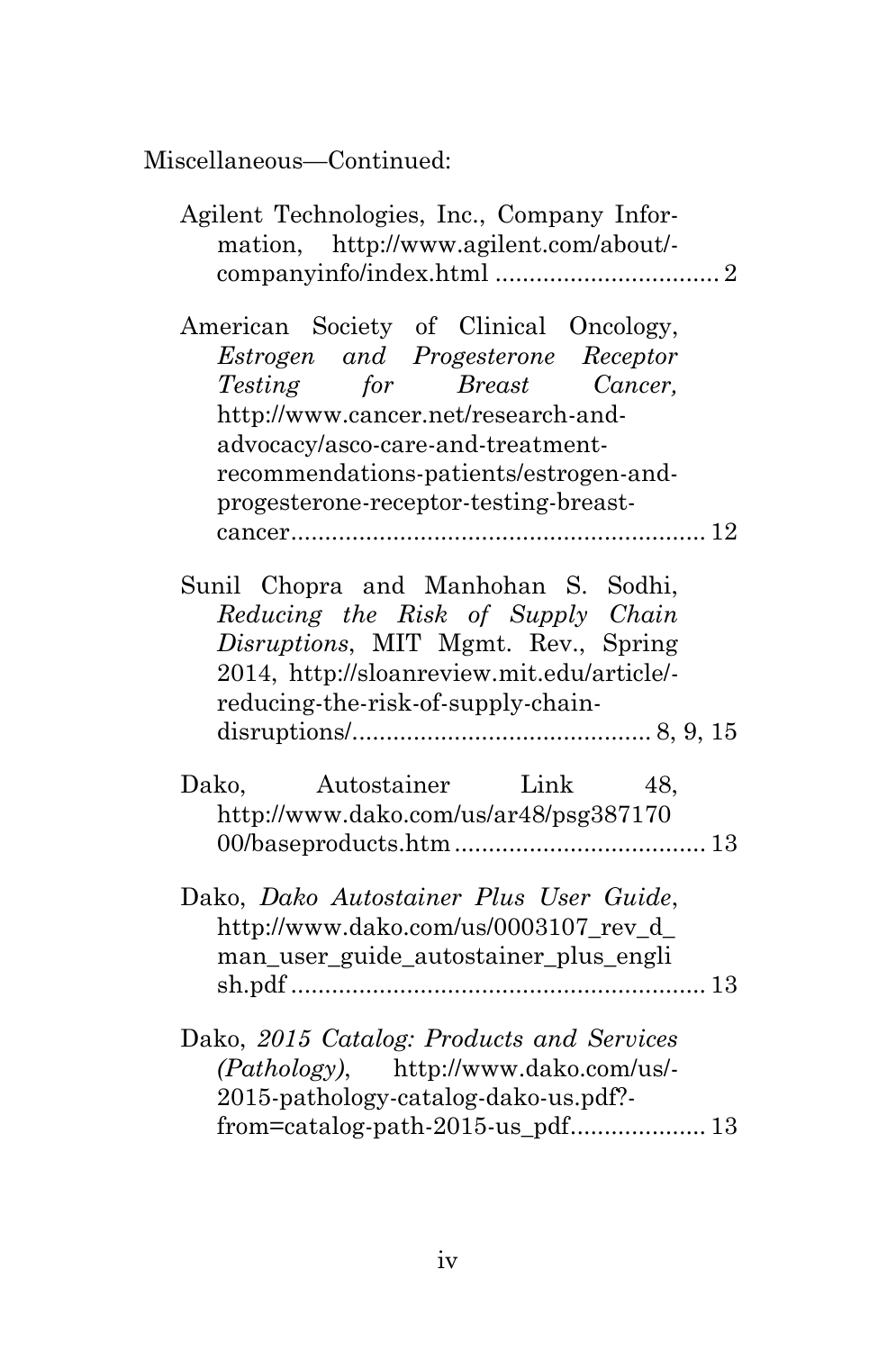| Dako, ER/PR pharmDx Kit for the Dako<br>Autostainer (K4071), http://www.dako.-<br>com/us/download.pdf?objectid=11705200                                                                                                                  |
|------------------------------------------------------------------------------------------------------------------------------------------------------------------------------------------------------------------------------------------|
| Dako, ER/PR pharmDx Kit (Link) (SK310),<br>http://www.dako.com/us/download.pdf?o                                                                                                                                                         |
| Dako, Safety Data Sheet: Wash Buffer 10x,<br>http://www.dako.com/us/download.pdf?o                                                                                                                                                       |
| Dako, Wash Buffer 10x (S3006) Product<br>Specification Sheet, http://www.dako.-<br>com/us/download.pdf?objectid=10701100                                                                                                                 |
| Claudia H. Deutsch, Supply Chain<br>Software: An Industry on a Thrill Ride,                                                                                                                                                              |
| Thomas Ebel et al., Building New Strengths<br>in the Healthcare Supply Chain,<br>McKinsey & Co., Jan. 2013,<br>http://www.mckinsey.com/insights/healt<br>h_systems_and_services/strengthening_<br>health_cares_supply_chain_a_five_step_ |
| Edward Feitzinger & Hau L. Lee, Mass<br>Customization at Hewlett-Packard: The<br>Power of Postponement, Harvard Bus.                                                                                                                     |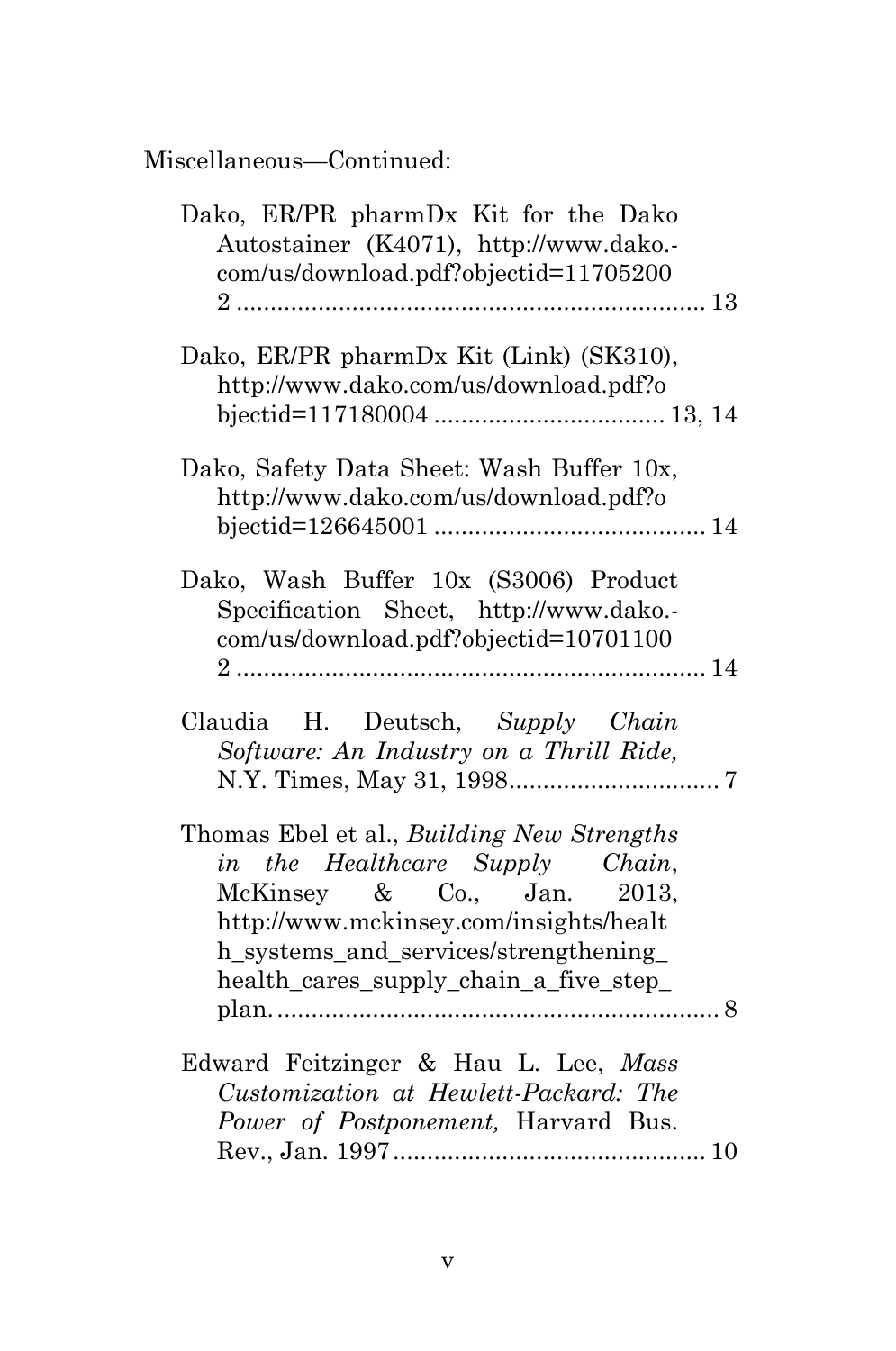| Kinaxis, Comprehensive Supply Chain<br>Visibility Across a Multi-Enterprise<br>Supply Chain, http://www.kinaxis.com/-<br>Global/resources/case-studies/-<br>comprehensive-supply-chain-visibility-<br>agilent-case-study-kinaxis.pdf 10, 11 |
|---------------------------------------------------------------------------------------------------------------------------------------------------------------------------------------------------------------------------------------------|
| Tim Laseter & Keith Oliver, When Will<br>Supply Chain Management Grow Up?,<br>strategy+business, Fall 2003,<br>http://www.strategy-business.com/-                                                                                           |
| Hau L. Lee, The Triple-A Supply Chain,<br>Harvard Bus. Rev., Oct. 2004  7, 10                                                                                                                                                               |
| James Manyika et al., Manufacturing the<br>Future: The Next Era of Global Growth<br>and Innovation, McKinsey & Co., Nov.<br>2012, http://www.nist.gov/mep/data/-<br>upload/Manufacturing-the-Future.pdf.  6                                 |
| Mass. Inst. of Technology, MIT Supply<br>Chain Management, http://scm.mit.edu/-<br>$program \dots 7$                                                                                                                                        |
| Michigan State Univ. Eli Broad School of<br>Business, Department of Supply Chain<br>Management, https://supplychain.broad-                                                                                                                  |
| Pennsylvania State Univ. Smeal College of<br>Business, Master of Professional Studies<br>in Supply Chain Management,                                                                                                                        |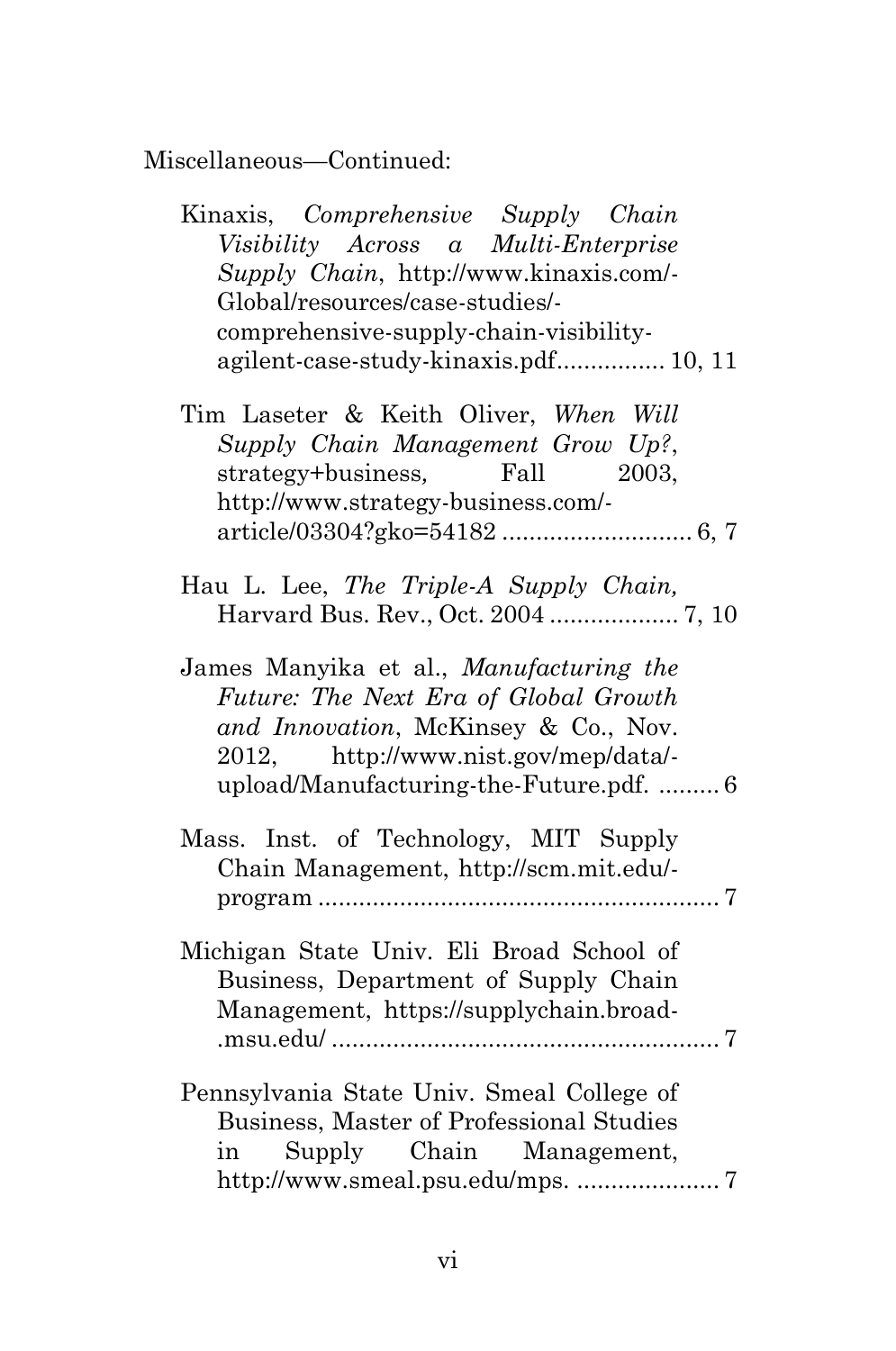- Maria Jesús Sáenz & Elena Revilla, *Creating More Resilient Supply Chains*, MIT Mgmt. Rev., Summer 2014, http://sloanreview.mit.edu/article/creatin g-more-resilient-supply-chains/ ...................... 9
- David Simchi-Levi et al., *From Superstorms to Factory Fires: Managing Unpredictable Supply-Chain Disruptions*, Harvard Bus. Rev.*,* Jan. 1, 2014........... 7
- U.S. Food and Drug Administration, *Strategic Plan for Preventing and Mitigating Drug Shortages* (Oct. 2013), http://www.fda.gov/downloads/Drugs/Dr ugSafety/DrugShortages/UCM372566. pdf. ................................................................. 11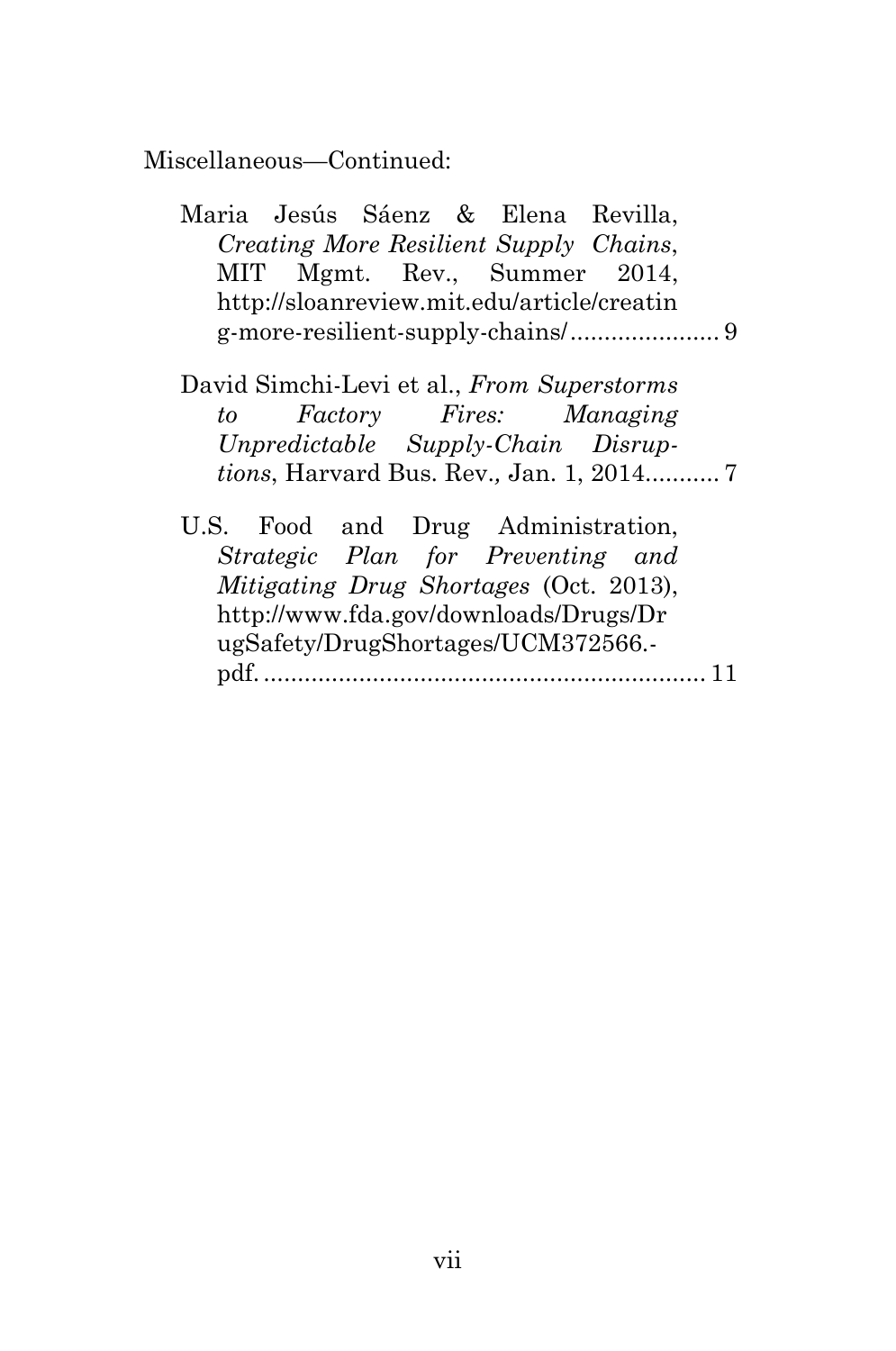### **INTEREST OF AMICUS CURIAE**

Agilent Technologies, Inc. ("Agilent")1 is a \$4 billion publicly-traded U.S. company with 12,000 employees.2 Its worldwide manufacturing operations stand to be adversely impacted by the decision of the U.S. Court of Appeals for the Federal Circuit in *Promega Corp. v. Life Technologies Corp.,* 773 F.3d 1338 (Fed. Cir. 2014). The Federal Circuit's decision makes U.S.-based manufacturers a target for patent infringement allegations by exposing them to infringement liability for activities and sales occurring outside the U.S. based on a nominal or *de minimis* connection to the U.S. It thereby encourages companies to relocate or prioritize their manufacturing to other countries.

Agilent has a distinguished pedigree in technology and innovation. Originally part of Hewlett-Packard,

<sup>1</sup> All parties have been given appropriate notice and consented to the filing of this brief in letters that are on file with the Clerk. Petitioners have filed a blanket consent and the consent of Respondent is being lodged herewith. Pursuant to S. Ct. R. 37.6, counsel for *Amicus* state that no counsel for a party authored this brief in whole or in part and no person or entity, other than *Amicus* or its counsel, made a monetary contribution to the preparation or submission of this brief.

<sup>2</sup> *See* Agilent, Annual Report Pursuant to Section 13 or 15(d) of the Securities Exchange Act of 1934 (Dec. 22, 2014), Sec. & Exch. Comm'n File No. 001-15405 (hereafter, "Agilent 2014 10- K") at p. 3; *See also* Agilent, Agilent Fact Sheet (Mar. 18, 2015), http://www.agilent.com/about/companyinfo/agilent-factsheet.pdf. (hereafter, "Agilent Fact Sheet") (clarifying financials after spinoff of measurement business, now Keysight Technologies, Inc.).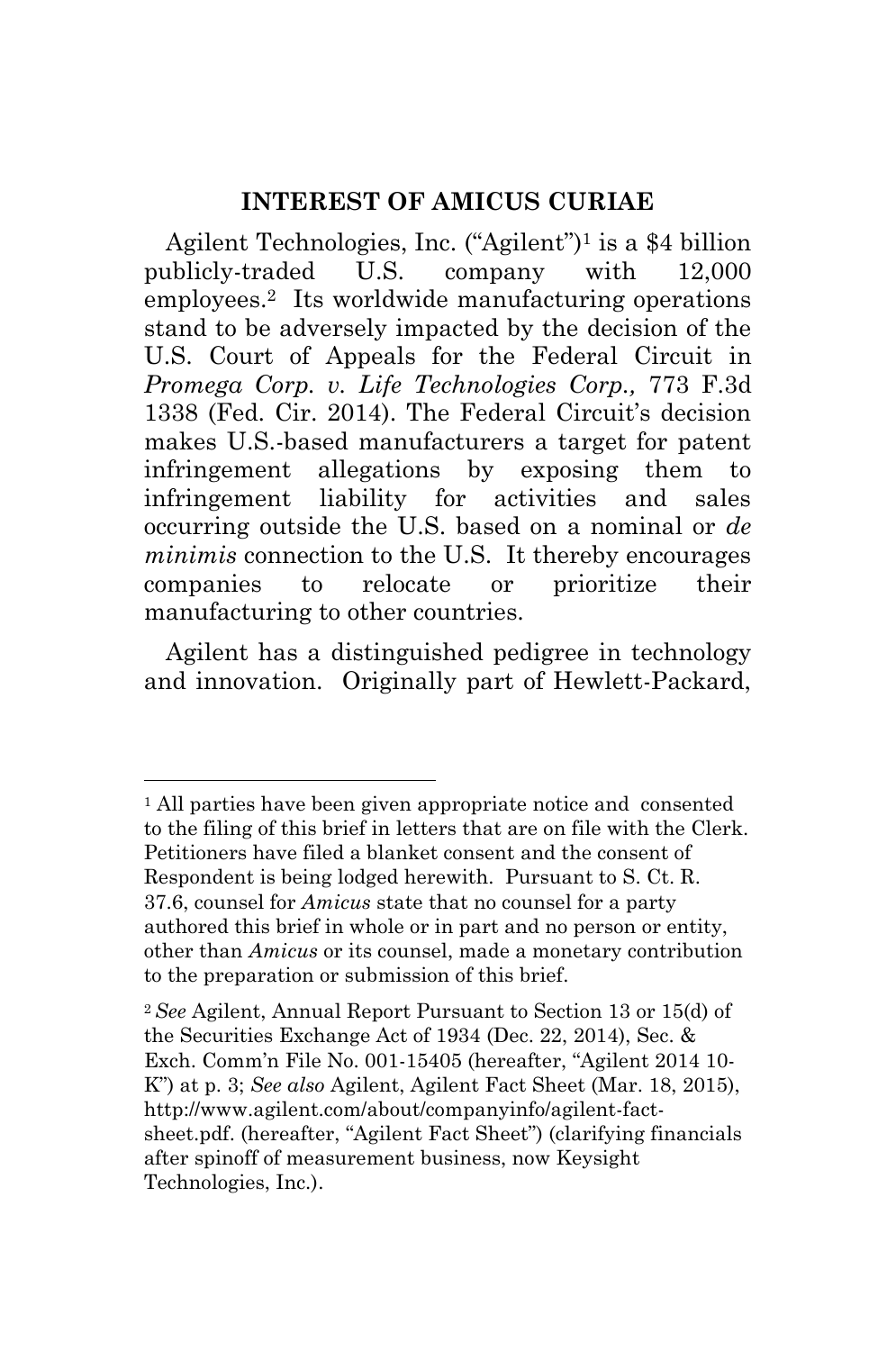it was spun off as a separate company in 1999.3 It is a leader in developing products and services for life sciences, diagnostics and chemical testing industries.4 Agilent's products and services help diagnose and research disease, assess petrochemical products, evaluate environmental contamination, detect impurities in materials used in electronics manufacturing, and ensure food safety. <sup>5</sup>

Agilent is a U.S. company, incorporated in Delaware and headquartered in California, but with global manufacturing and sales, and global revenue and workforce. 6 Agilent's revenue is generated 34% in the Americas, 33% in Europe, and 33% in the Asia-Pacific region. Its 12,000-person workforce is located 35% in the Americas, 29% in Europe, and 36% in the Asia Pacific region.7

Agilent's life sciences and diagnostic business has manufacturing facilities in California, Colorado and North Carolina in the U.S. Outside of the U.S., Agilent has life sciences manufacturing facilities in Germany, Malaysia, Poland, Singapore and the U.K. Its FDA-registered sites include Texas, Denmark and California. **<sup>8</sup>**

Agilent's chemical analysis business is similarly diverse and global. Agilent's chemical analysis business has manufacturing facilities in California,

http://www.agilent.com/about/companyinfo/index.html.

<sup>3</sup> *See* Agilent, Company Information,

<sup>4</sup> *See* Agilent 2014 10-K at pp. 3-4, 8.

<sup>5</sup> *See id.* at pp. 3-4, 8.

<sup>6</sup> *See id.* at pp. 3-4.

<sup>7</sup> *See* Agilent Fact Sheet.

<sup>8</sup> *See* Agilent 2014 10-K at p. 8.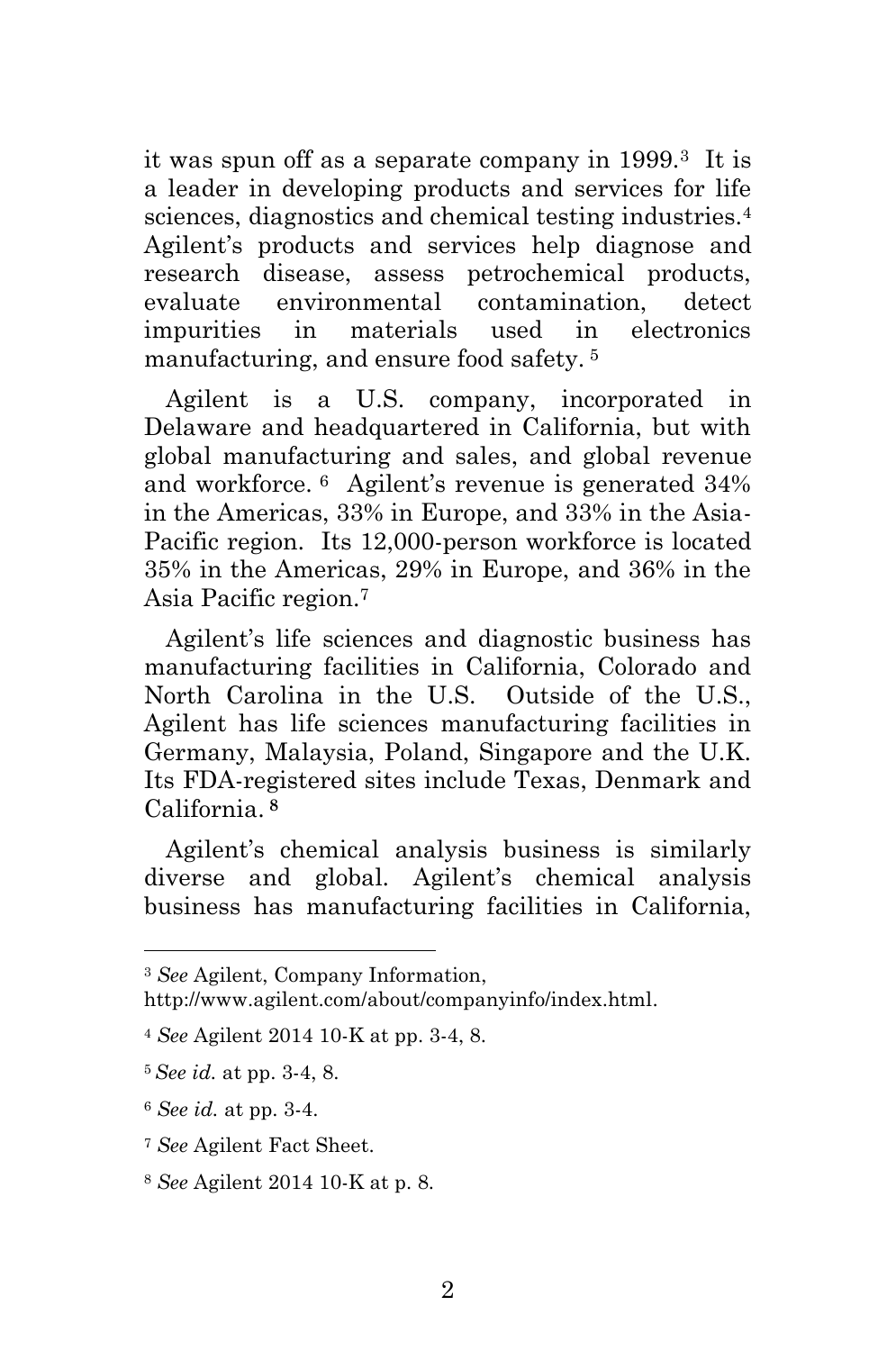Delaware, and Connecticut in the U.S. Outside of the U.S., it has manufacturing facilities in Australia, Canada, China, Italy, Malaysia, Netherlands, Japan, and the United Kingdom. <sup>9</sup>

As is typical of global advanced technology companies, Agilent manufactures some standard products and also makes highly configurable products.10 In addition, many of its products incorporate individual components that are used in multiple other Agilent products. It utilizes just-intime manufacturing and does not maintain a high level of inventory.11 Accordingly, Agilent must employ advanced global supply chain management systems that are flexible and responsive.

## **SUMMARY OF ARGUMENT**

This case is of compelling interest to Agilent. It is essential for U.S. manufacturers with global operations to have the ability to manufacture components in the U.S. without facing disproportionate liability or undue legal complexity or uncertainty. The decision of the U.S. Court of Appeals for the Federal Circuit increases the potential for and scope of patent infringement liability in a way inconsistent with the statutory language and which was not, and could not have been, contemplated by Congress. Agilent therefore submits this brief, as a Friend of the Court, in support of the Petition of Life Technologies, Inc. requesting that this Court grant *certiorari* to review the decision of the U.S. Court of Appeals for the

<sup>9</sup> *See* Agilent 2014 10-K at p. 10.

<sup>10</sup> *See id.* at pp. 8, 10.

<sup>11</sup> *See id.* at pp. 8, 10.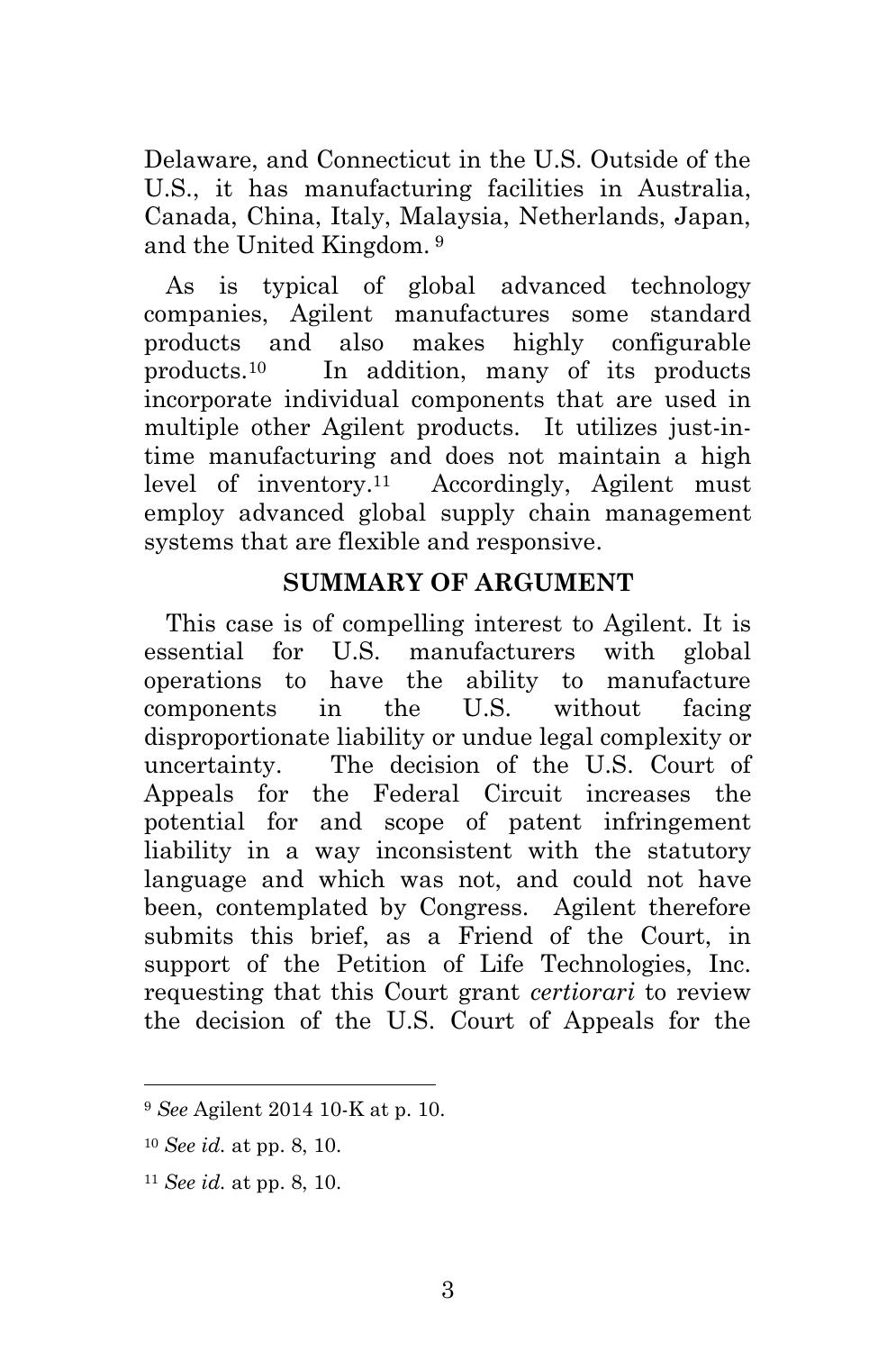Federal Circuit in *Promega Corp. v. Life Technologies Corp.,* 773 F.3d 1338 (Fed. Cir. 2014).

On review, this Court should reject the Federal Circuit's interpretation as inconsistent with the plain text and purpose of 35 U.S.C. 271(f). The incorporation of commonplace elements manufactured in the U.S. into products that are finished in other countries should not trigger exposure to U.S. patent liability for the value of the finished product other than under the specific, limited circumstances addressed by the plain language of the statute. Further, manufacturers must have the ability to choose the most efficient country for manufacturing of components, rapidly shift supply from one country to another, and rely on backup supply sources, and the Federal Circuit's decision interferes with those essential aspects of modern global supply logistics. For example, except in specific, limited circumstances, manufacturers should not be burdened with performing complex legal analysis of patent exposure with every shift in sourcing or delivery of standard, commonplace components. Under the Federal Circuit's decision, the potential for broad patent liability would need to be considered at the outset in planning the sourcing of even staple, commodity components that are likely to be used in products manufactured or assembled anywhere in the world and the Federal Circuit's interpretation of 271(f) would be a thumb on the scale in favor of foreign manufacturing, even though the quality and cost of U.S. manufacturing is competitive.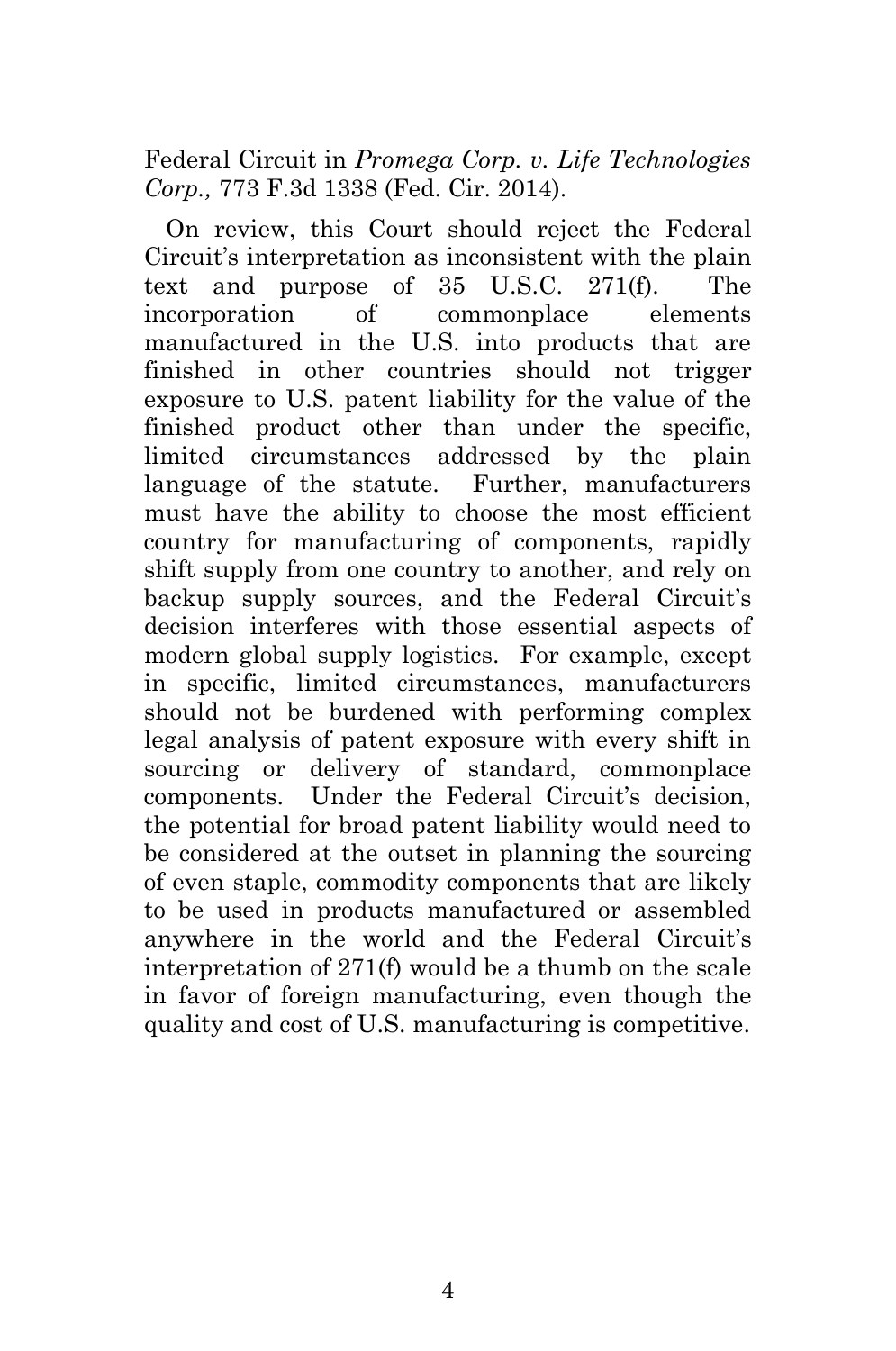#### **ARGUMENT**

## **I. COMPLEX GLOBAL MANUFACTURING OPERATIONS AND SOPHISTICATED SUPPLY CHAIN MANAGEMENT SYSTEMS ARE THE NORM TODAY**

Manufacturing has changed profoundly in the 30 years since § 271(f) was enacted. Modern supply chain management requires efficient, flexible, responsive and resilient manufacturing operations that minimize inventory and cost, while allowing for extremely rapid response to changes in customer demand or to crises that disrupt operations. To be competitive, companies must design rapidly adaptable products, and be able to rapidly adapt individual manufacturing sites. This is accomplished through modern supply chain management systems, in which each manufacturing site must be a completely integrated component of the company's operations. The short timeframes for response as part of this organization-wide system do not allow for complex legal analysis of patent liability exposure before each change, especially where that potential liability is based on common, staple components that do not themselves trigger liability.

In contrast, in regulated industries, such as diagnostics, it can be difficult, expensive, and inefficient to move manufacturing to a different facility or country. Once approved manufacturing processes and practices are established at a particular facility or set of facilities (*e.g.,* for multicomponent products), that manufacturing tends to stay where it is absent emergency or other extenuating circumstances. The decision on where to locate long-term manufacturing of regulated products and their components must take into account, among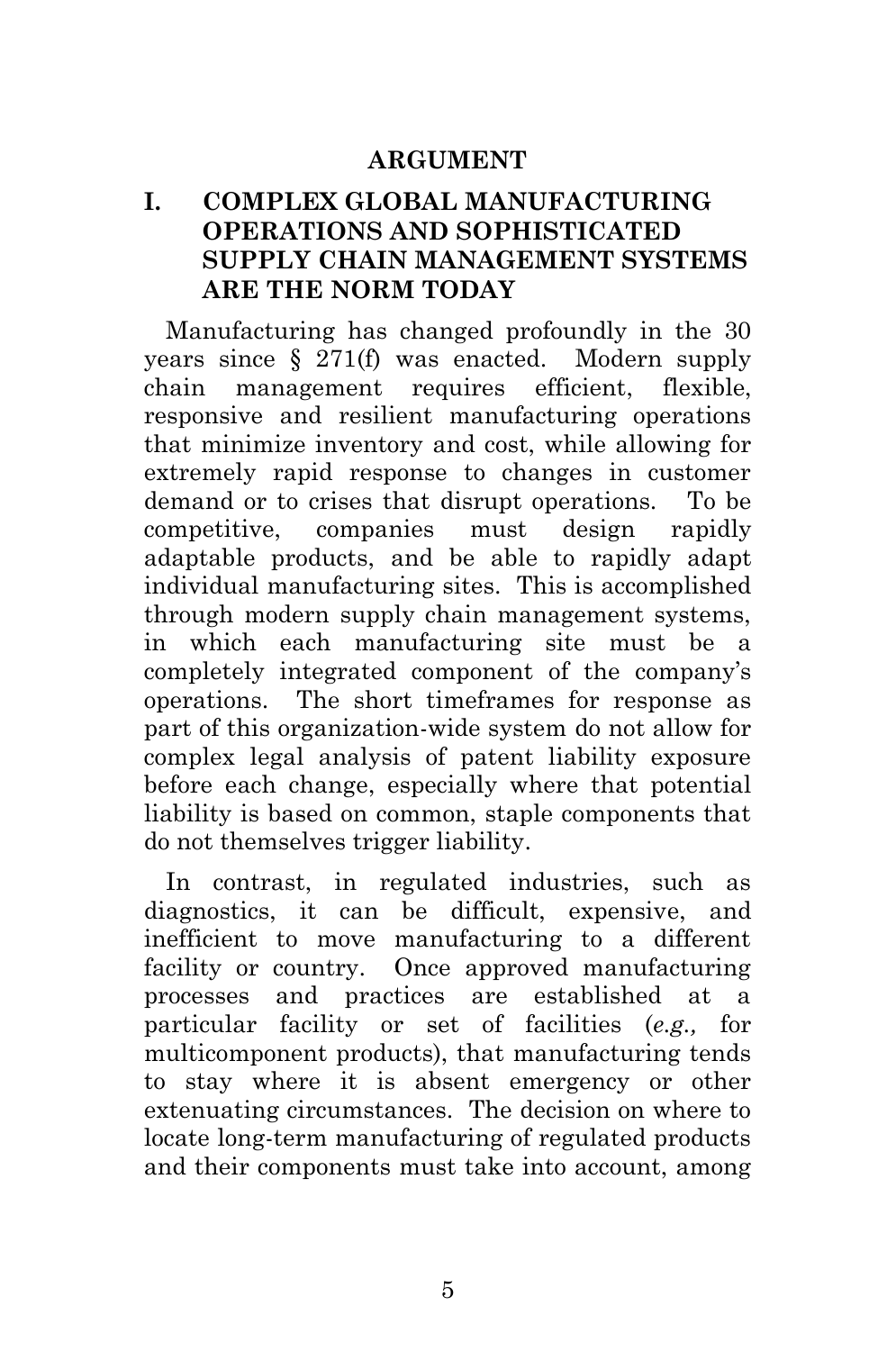other things, appropriate respect for the patent rights of others, as must any decision to relocate manufacturing in extenuating circumstances.12

In both of the foregoing situations, a rule that imposes outsized liability for global sales of finished products based on shipment of commonplace, but essential, components from the U.S. reduces flexibility, increases the risk and cost of U.S. manufacturing, and will discourage companies from manufacturing in the U.S.

## **A. Origins and Evolution of Supply Chain Management Systems**

Although the concept may seem intuitive today, the term "supply chain management" was only coined by the management consultant Keith Oliver in 1982, two years before  $\S 271(f)$  was enacted.<sup>13</sup> At that time, it was radical to suggest that a company's production, sales, finance, marketing and distribution functions should work in a coordinated fashion, to eliminate problems arising from each function viewing its goals and plans in isolation, and to instead view these functions as part of an integrated supply chain in order to make finished goods available more efficiently.14

Today, supply chain management is a wellestablished field, with academic programs at the

<sup>14</sup> *See id.*

<sup>12</sup> *See* James Manyika et al., *Manufacturing the Future: The Next Era of Global Growth and Innovation*, McKinsey & Co., Nov. 2012, at p. 54, http://www.nist.gov/mep/data/ upload/Manufacturing-the-Future.pdf.

<sup>13</sup> *See* Tim Laseter & Keith Oliver, *When Will Supply Chain Management Grow Up?*, strategy+business*,* Fall 2003, http://www.strategy-business.com/article/03304?gko=54182*.*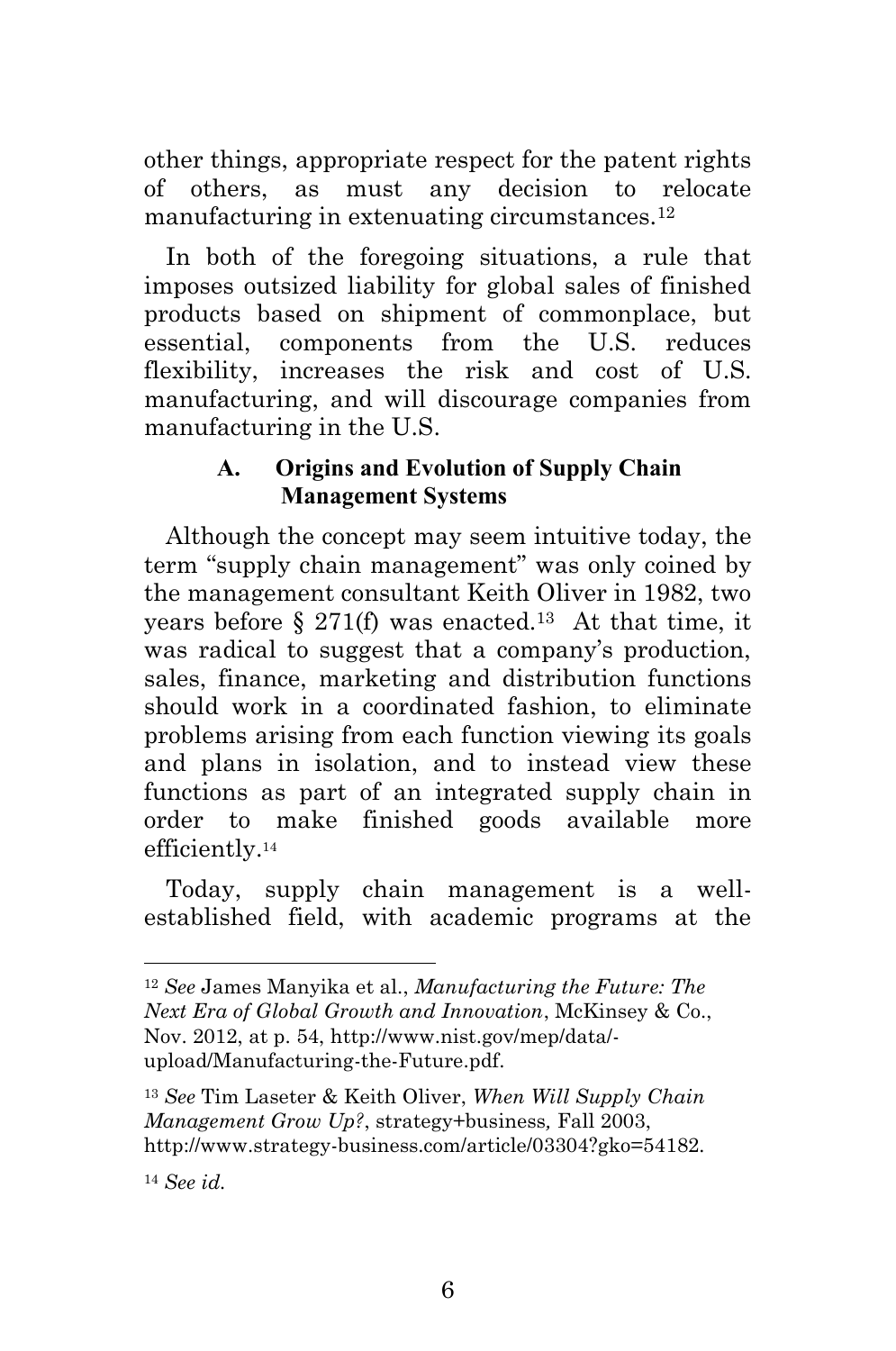Massachusetts Institute of Technology,15 Michigan State University,<sup>16</sup> and Penn State,<sup>17</sup> among many others. Companies have chief procurement officers to lead these efforts. 18 Specialized software is employed to design and monitor the supply chain.19 Supply chain management systems are ever more sophisticated in their efforts to analyze the entire supply chain strategically to balance cost, risk, and flexibility.<sup>20</sup> There is a greater understanding and sophistication of these tradeoffs, as high-speed, lowcost supply chains proved unable to respond to unexpected changes in supply.21 There is constant attention to designing supply chains that have sufficient flexibility and redundancy to be resilient in the face of political unrest and natural disasters.<sup>22</sup> Modern supply chain management practices did not arise from any desire to thwart or avoid liability under U.S. patent law. See *Deepsouth Packing Co. v.* 

16 Michigan State Univ. Eli Broad School of Business, Department of Supply Chain Management, https://supplychain.broad.msu.edu/.

17 Penn. State Univ. Smeal College of Business, Master of Professional Studies in Supply Chain Management, http://www.smeal.psu.edu/mps.

<sup>18</sup> *See* Laseter & Oliver, *supra* n.13.

1

<sup>19</sup> *See* Claudia H. Deutsch, *Supply Chain Software: An Industry on a Thrill Ride,* N.Y. Times, May 31, 1998.

<sup>20</sup> *See* Laseter & Oliver, *supra* n.13*.*

<sup>21</sup> *See* Hau L. Lee, *The Triple-A Supply Chain,* Harvard Bus. Rev., Oct. 2004.

<sup>22</sup> *See* David Simchi-Levi et al., *From Superstorms to Factory Fires: Managing Unpredictable Supply-Chain Disruptions*, Harvard Bus. Rev.*,* Jan. 1, 2014.

<sup>15</sup> Mass. Inst. of Technology, MIT Supply Chain Management, http://scm.mit.edu/program.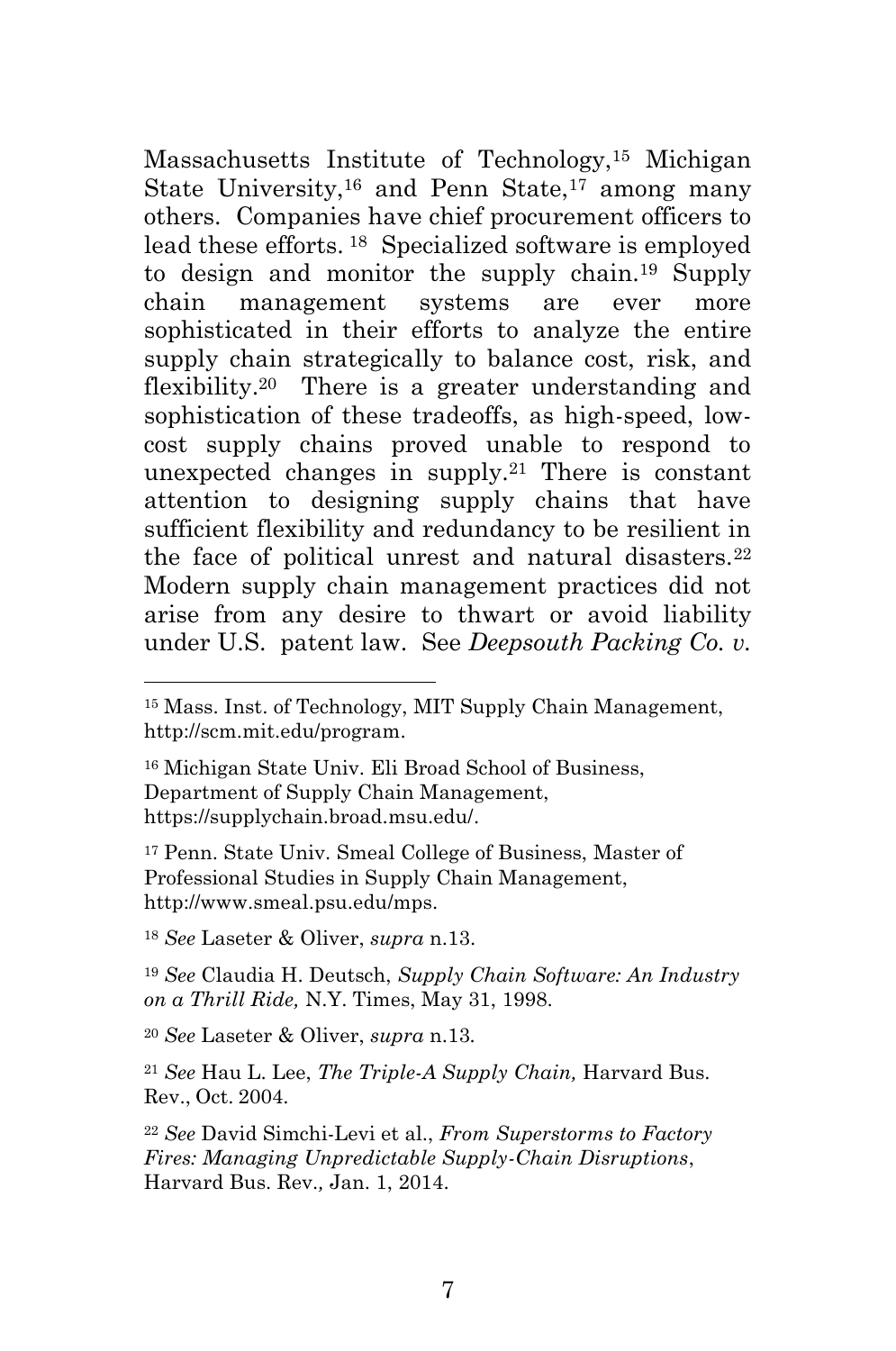*Laitram Corp.*, 406 U.S. 518, 520 n. 5 (1972) ("Deepsouth is entirely straightforward in indicating that its course of conduct is motivated by a desire to avoid patent infringement").

### **B. Modern Supply Chain Management Requires Agile, Resilient, Efficient Systems for Supplying Products and Components Worldwide**

Supply chain management must be capable of dealing with ordinary recurring risks, such as labor disputes, transportation breakdowns, and changes in customer preference, and extremely rare but devastating disruptions.23

A recent experience of Cisco Systems, Inc. ("Cisco") is illustrative of the level of responsiveness that is expected in today's business environment. After Hurricane Katrina, Cisco found that its supply chain management was inadequate to deal with the immediate demand for \$1 billion in new equipment to replace damaged telecommunications infrastructure. Cisco's risk mitigation and response system could not locate all its products in the supply chain or understand the financial impacts of emergency sales. In response to this failure, Cisco redesigned its supply chain management. As a result, six years later, after the March 11, 2011 Japanese earthquake and tsunami, Cisco was able within 12 hours to assess the impact on 300 suppliers in the region and

<sup>23</sup> *See* Sunil Chopra & Manhohan S. Sodhi, *Reducing the Risk of Supply Chain Disruptions*, MIT Mgmt. Rev., Spring 2014, at 73, 74, http://sloanreview.mit.edu/article/reducing-the-risk-ofsupply-chain-disruptions/.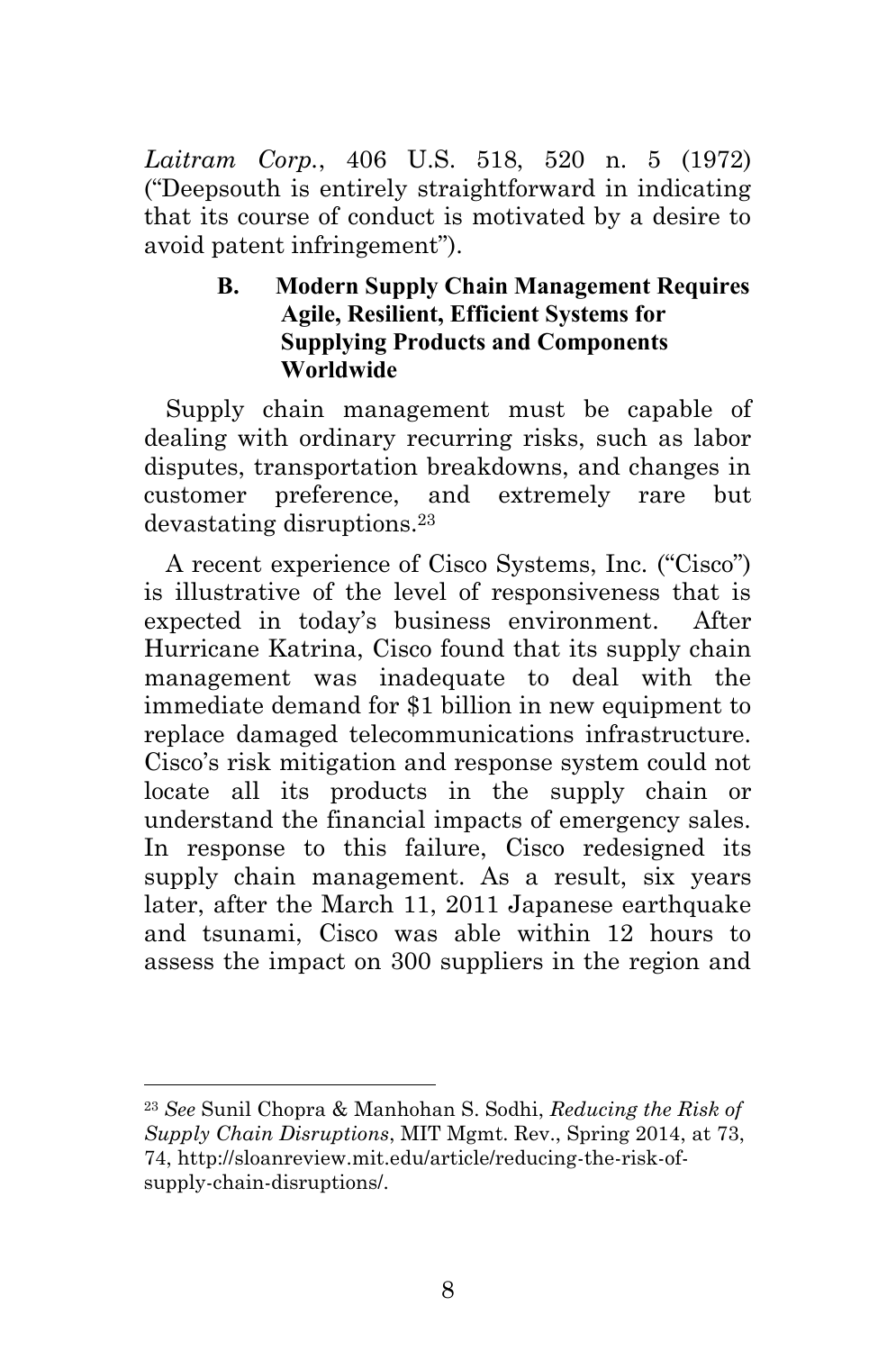7,000 affected parts, plan a response, and identify teams to field customer inquiries. 24

This current emphasis on adaptability and resilience represents a shift from previous decades, when manufacturers focused more narrowly on minimizing inventory and trimming costs of production. Some of the techniques used to lower production cost — such as outsourcing to low-cost production sites in faraway countries, relying on fewer suppliers, and excessively relying on common interchangeable parts — were rejected in favor of truly modern supply chain systems that balanced many factors  $25$ 

### **C. Agilent's Supply Chain Management Illustrates the Challenges Faced by Multinational Manufacturers**

Agilent is in many ways typical of modern supply chain management trends for advanced technology global companies. Its market is global, drawn equally from Europe, Asia and the Americas, and Agilent deploys its workforce and manufacturing operations among those regions as well. It faces routine fluctuations in demand as well as the risk of major unexpected disruptions.

Like its peers, Agilent relies upon extremely sophisticated supply chain management consulting and tools to manage the variation in demand for its

<sup>24</sup> *See* Maria Jesús Sáenz & Elena Revilla, *Creating More Resilient Supply Chains*, MIT Mgmt. Rev., Summer 2014, http://sloanreview.mit.edu/article/creating-more-resilientsupply-chains/.

<sup>25</sup> *See* Chopra & Sodhi, *supra* n.23, at 74.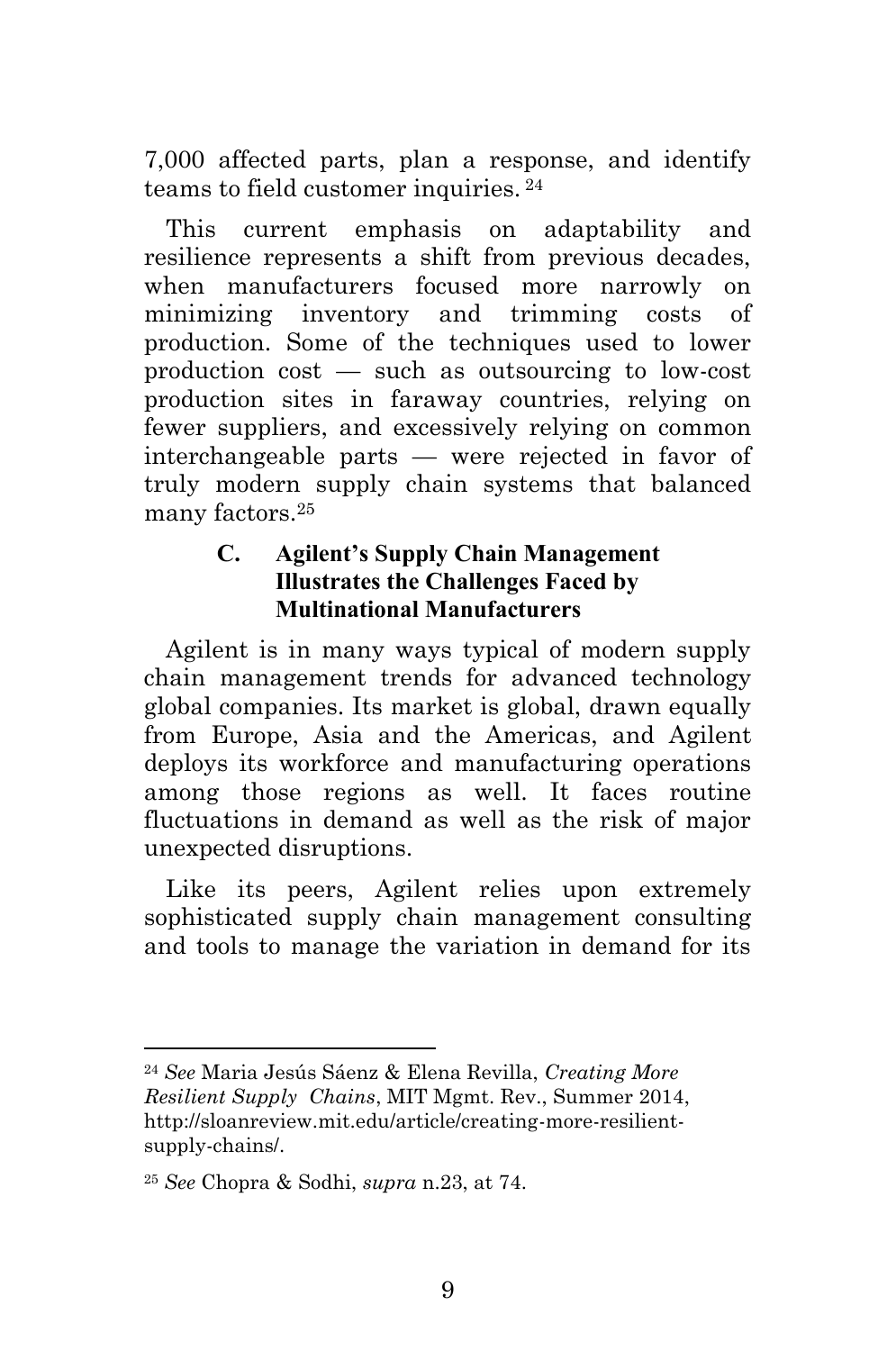products.26 One notable distinction from a consumer goods manufacturer is that much of Agilent's market is "high mix-low volume" — that is, it moves a comparatively small number of units, and clients demand a much greater degree of customization. 27 And, of course, its products are more complex and subject to patent coverage than simple consumer goods like t-shirts and scarves.

Agilent has responded by designing products that use common components that can be readily customized in different configurations in response to demand. This process is termed "postponement" because it allows companies to maintain the ability to respond to market demand later in the production cycle.28 Indeed, Hewlett-Packard, from which Agilent was spun off in 1999, was a pioneer in successfully using modular product design to "mass-customize" products quickly while keeping its costs low.29 In addition, like its peers, Agilent manages risk by establishing multiple sources of supply and redesigning products to use alternative components.30

<sup>26</sup> *See* Kinaxis, *Comprehensive Supply Chain Visibility Across a Multi-Enterprise Supply Chain*,

http://www.kinaxis.com/Global/resources/case-

studies/comprehensive-supply-chain-visibility-agilent-casestudy-kinaxis.pdf (hereafter, "Kinaxis Study"). (While this study was prepared prior to the spinoff of Keysight from Agilent in 2014, the case study remains accurate for the facts cited in this *amicus* brief.)

<sup>27</sup> *See* Kinaxis Study.

<sup>28</sup> *See* Hau L. Lee, *supra* n.21.

<sup>29</sup> Edward Feitzinger & Hau L. Lee, *Mass Customization at Hewlett-Packard: The Power of Postponement,* Harvard Bus. Rev., Jan. 1997.

<sup>30</sup> *See* Agilent 2014 10-K at p. 15.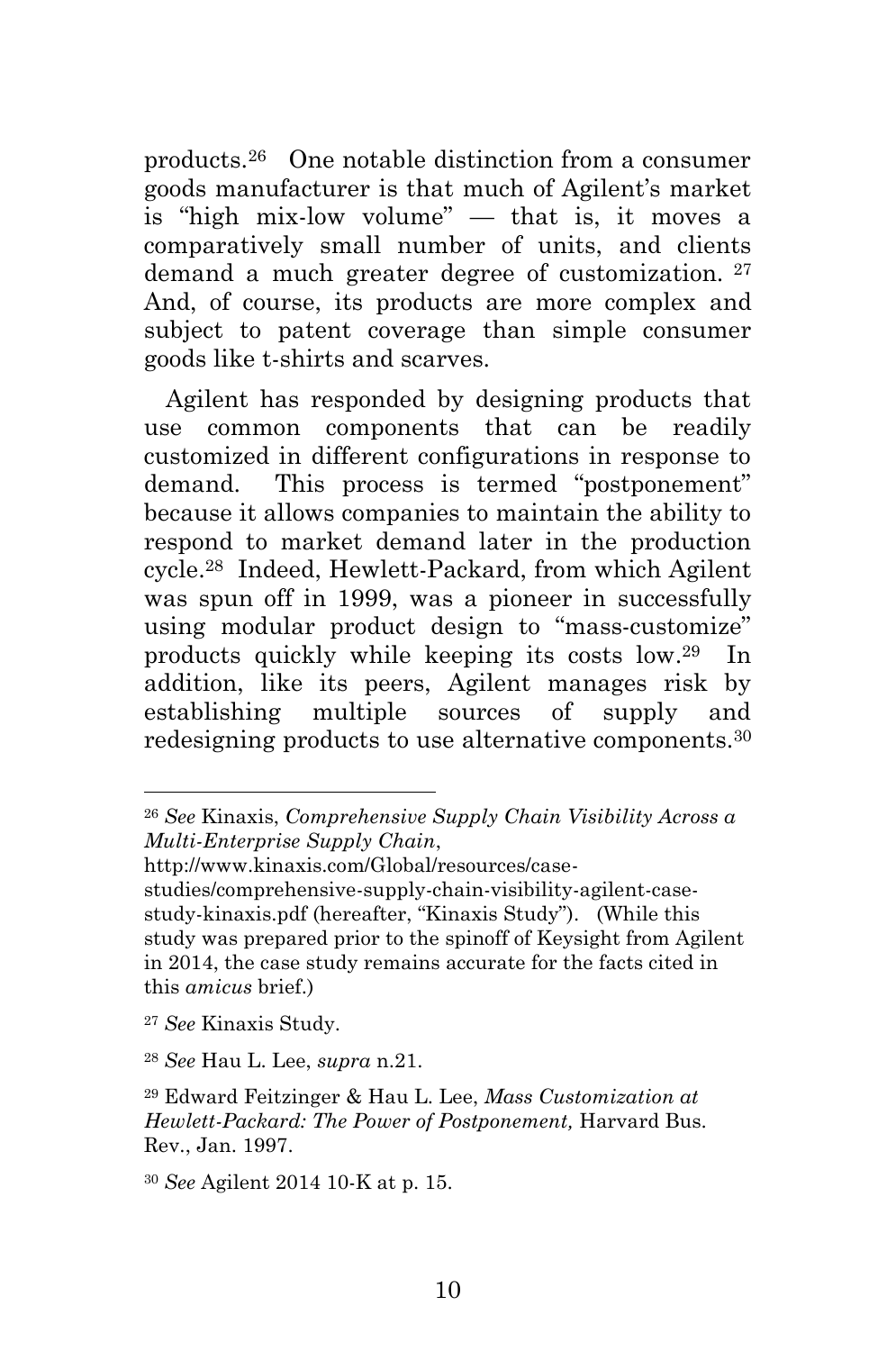Agilent must be able to plan, instantly monitor and tightly manage a supply chain network that involves participants scattered around the globe. 31

In diagnostic, pathology and life sciences businesses, shortages have additional consequences of greater public concern. Shortages in the health care industry make manufactures, consumers, and patients vulnerable to counterfeiters and gray market vendors selling healthcare products at a significant markup, which poses risks to patients as well as the corporate bottom line.32 This can result in ineffective therapy, increased drug resistance due to substandard medications, and injury from counterfeit substances.33 Shortages can delay treatment, cause physicians to choose therapies that are less effective or have avoidable risks, and disrupt clinical trials and other research.34 In addition, the potential for patent infringement liability for the value of finished healthcare products that are assembled and sold outside the U.S. using common, staple components sourced from the U.S. would tend to make U.S. manufacturing of such components less desirable.

<sup>31</sup> *See* Kinaxis Study.

<sup>32</sup> *See* Thomas Ebel et al., *Building New Strengths in the Healthcare Supply Chain*, McKinsey & Co., Jan. 2013, at 3, http://www.mckinsey.com/insights/health\_systems\_and\_services /strengthening\_health\_cares\_supply\_chain\_a\_five\_step\_plan.

<sup>33</sup> *See id.* at 4.

<sup>34</sup> *See* U.S. Food and Drug Administration, *Strategic Plan for Preventing and Mitigating Drug Shortages* (Oct. 2013) at 8, http://www.fda.gov/downloads/-

Drugs/DrugSafety/DrugShortages/UCM372566.pdf.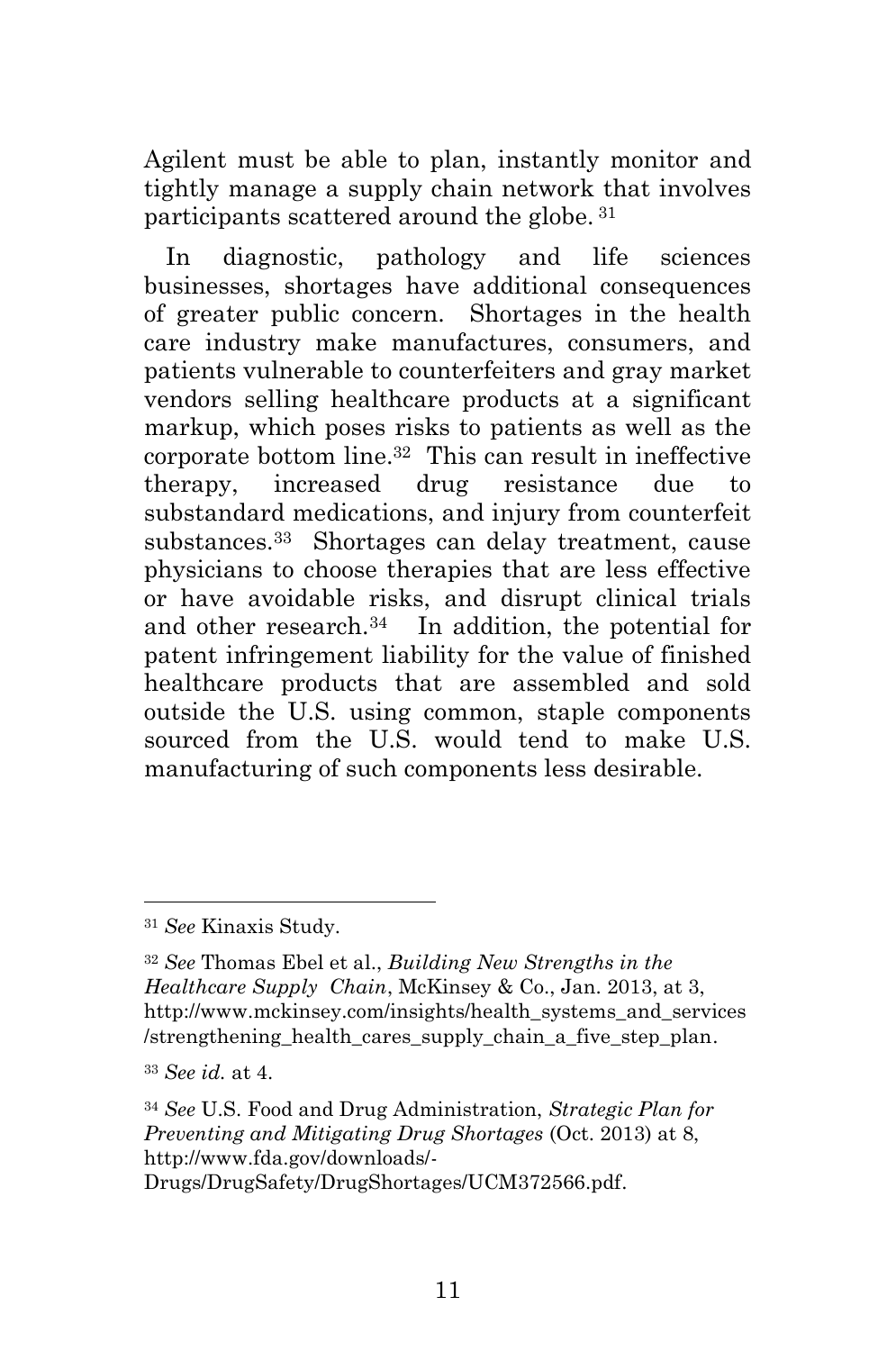## **II. AGILENT'S ESTROGEN/PROGESTERONE RECEPTIVITY TEST KITS FOR BREAST CANCER DIAGNOSIS ILLUSTRATE THE POTENTIAL UNDUE CONSEQUENCES OF THE FEDERAL CIRCUIT'S RULING**

Reviewing a single Agilent product that includes several components used in other Agilent products may help illustrate the scope of the problem created by the Federal Circuit's broad interpretation of the statute.

#### **A. Estrogen/Progesterone Receptor Test Kits for Breast Cancer Diagnosis Illustrate the Use of Commonplace Components**

In the diagnosis of breast cancer, testing for various molecular factors is now routine to help assess the aggressiveness of the cancer and identify factors that may fuel tumor growth or be responsive to treatment. Receptivity to estrogen and progesterone is one of these factors, and testing of tumor samples for estrogen-progesterone responsiveness ("ER/PR") is standard of care.35 Patients whose tumors are strongly ER/PR receptive can make lifestyle changes (such as avoiding hormonal methods of birth control, pregnancy, and estrogen replacement therapy for menopause) and are treated with medications that alter the body's production and response to these hormones<sup>36</sup>

35 American Society of Clinical Oncology, *Estrogen and Progesterone Receptor Testing for Breast Cancer,*  http://www.cancer.net/research-and-advocacy/asco-care-andtreatment-recommendations-patients/estrogen-andprogesterone-receptor-testing-breast-cancer.

<sup>36</sup> *See id.*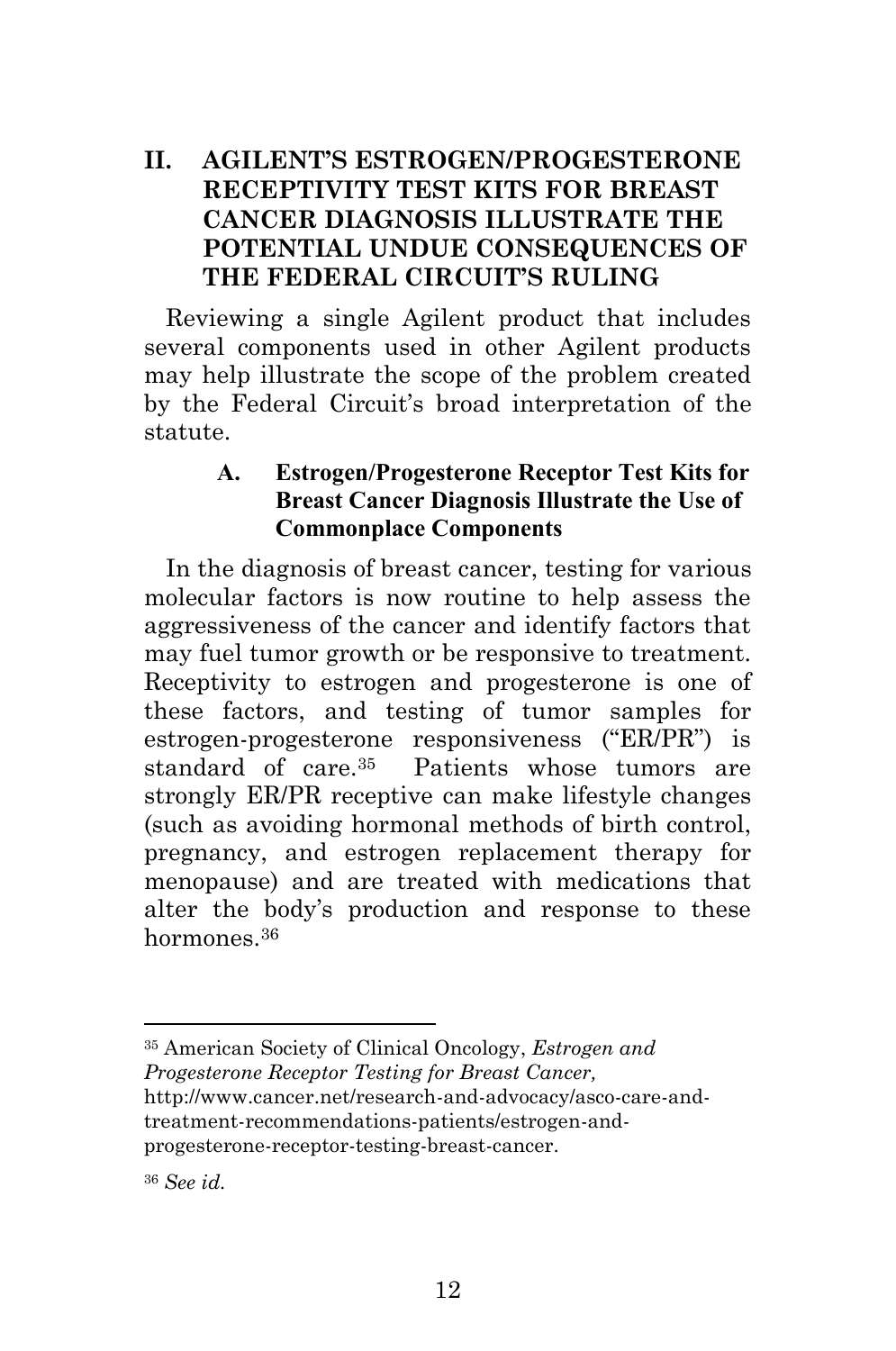Agilent offers several ER/PR kits and products, which are described in the pathology catalogue of Agilent's Dako subsidiary.37 One of these products is product number SK310, an ER/PR test kit, which is designed for use in a testing platform known as Automated Link.38 A similar ER/PR test designed for use in a Dako Autostainer is K4071. 39 Automated Link and Autostainer are instruments that allow tissue samples to be processed more rapidly.40 Agilent also sells the ER and PR antibodies separately.41

The SK310 ER/PR kit product specification lists the kit components.42 These include epitope retrieval solution (a citrate buffer with an antimicrobial agent); peroxidase-blocking reagent; ER antibody cocktail; PR antibody; negative control reagent; visualization reagent; DAB+ substrate buffer; DAB+ chromogen; reagent bottles; wash buffer concentrate;

<sup>38</sup> *See id.* at pp. 46, 150.

1

<sup>39</sup> *See id.* at pp. 58, 150; Dako, ER/PR pharmDx Kit for the Dako Autostainer (K4071),

http://www.dako.com/us/download.pdf?objectid=117052002.

<sup>41</sup> *See* Pathology Catalog, at p. 67.

<sup>37</sup> Dako, *2015 Catalog: Products and Services (Pathology)*, pp. 150-151, http://www.dako.com/us/2015-pathology-catalog-dakous.pdf?from=catalog-path-2015-us\_pdf (hereafter, "Pathology Catalog"). Dako was acquired by Agilent in 2012. *See* Agilent 2014 10-K at 3.

<sup>40</sup> *See* Dako, *Dako Autostainer Plus User Guide*, http://www.dako.com/us/0003107\_rev\_d\_man\_user\_guide\_autost ainer\_plus\_english.pdf; Dako, Autostainer Link 48, http://www.dako.com/us/ar48/psg38717000/baseproducts.htm.

<sup>42</sup> *See* Dako, ER/PR pharmDx Kit (Link) (SK310), http://www.dako.com/us/download.pdf?objectid=117180004 (hereafter, SK310 Product Specifications).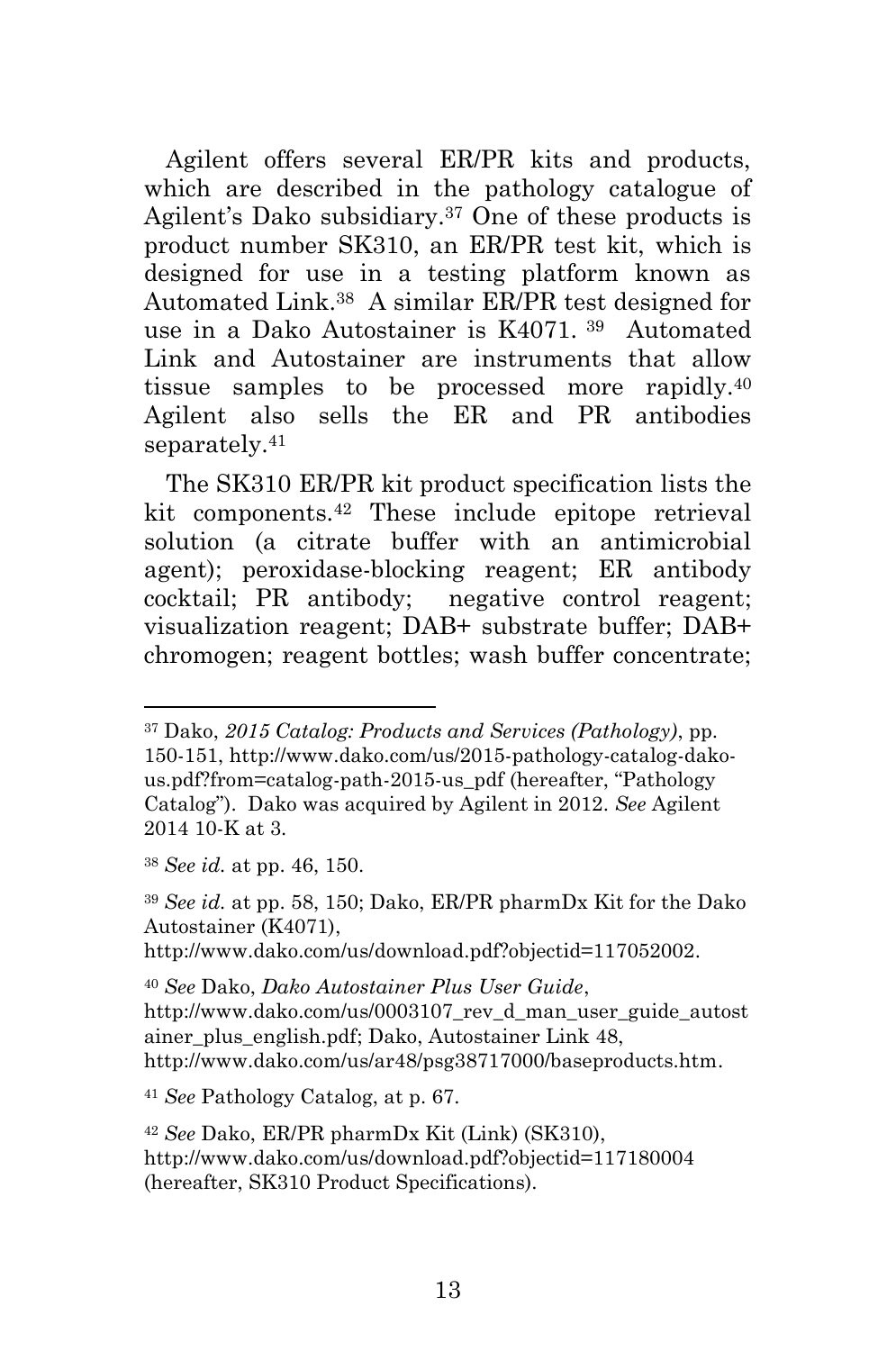and control slides.43 Additional materials and equipment, such as slides, coverslips, water, a microscope, a pressure cooker, and tissue samples, are required, but not supplied with the kit.44

One of the components of the SK310 kit, wash buffer concentrate, is used to prepare a wash buffer for use in immunohistochemical testing procedures, which use antibodies to identify specific protein components of tissue samples.45 The wash buffer can be used in Dako testing equipment or when staining manually.46 This particular wash buffer concentrate is included in seven Agilent products, including both ER/PR test kits, and other test kits, and is sold separately.<sup>47</sup>

The wash buffer is essential to the test. It is used to remove unwanted molecules, but is relatively inert so that it does not react with and alter the specimen.48 While it is important for a wash buffer to be formulated correctly to avoid generating false negative or positive results, wash buffer is a commonplace component in many tissue testing procedures and finished products.

<sup>43</sup> *See* SK310 Product Specifications at pp. 1-3.

<sup>44</sup> *See id.* at p. 3.

<sup>45</sup> Dako, Wash Buffer 10x (S3006) Product Specification Sheet,

p. 1, http://www.dako.com/us/download.pdf?objectid=107011002

<sup>46</sup> *See id.* 

<sup>47</sup> Dako, Safety Data Sheet: Wash Buffer 10x, http://www.dako.com/us/download.pdf?objectid=126645001 (Listing products in which the wash buffer is used, under "material uses.").

<sup>48</sup> *See* SK310 Product Specifications, at p. 8 (general limitations no. 7), p. 10 ("Troubleshooting").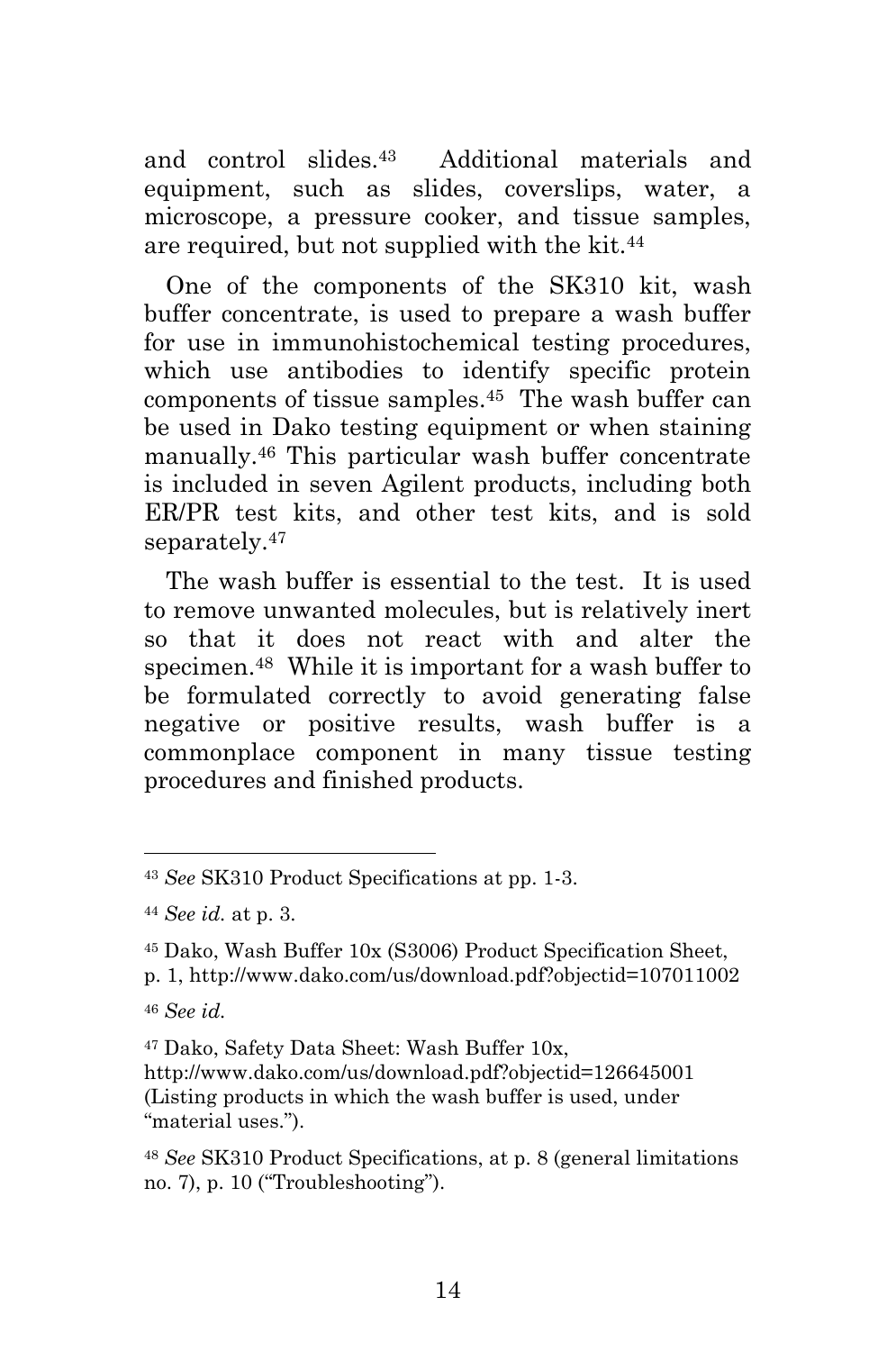**B. The Federal Circuit's Interpretation Could Render the Manufacturing and Use of Common, Interchangeable Components in Tests Kits Such as the Estrogen/Progesterone Receptor Kits Unduly Complex** 

Technology-based products, such as tests for serious diseases such as breast cancer, have the potential to give rise to intellectual property disputes. *See, e.g., Ass'n for Molecular Pathology v. Myriad Genetics, Inc.,* 133 S. Ct. 2107 (2013). The risk of such disputes must be considered by companies like Agilent in designing business processes and in making major decisions, such as where to locate manufacturing operations.

The use of common components has for decades been a common way for companies like Agilent to achieve cost efficiencies.49 As discussed above, Agilent maintains sales and manufacturing operations around the globe, using modern supply chain management systems.

The Federal Circuit's decision suggests that if Agilent makes a component like the wash buffer in the U.S., it potentially subjects itself to a jurisdictional hook triggering U.S. patent liability for all products manufactured outside the U.S. in which the wash buffer is used. Likewise, if the wash buffer is manufactured in several locations, shifting supply to the U.S. in response to a need elsewhere could trigger U.S. patent liability. This is a serious concern to companies like Agilent that would like to locate manufacturing where it makes sense from an operational standpoint, while also respecting the legitimate patent rights of others.

<sup>49</sup> *See* Chopra & Sodhi, *supra* n.23, at 77.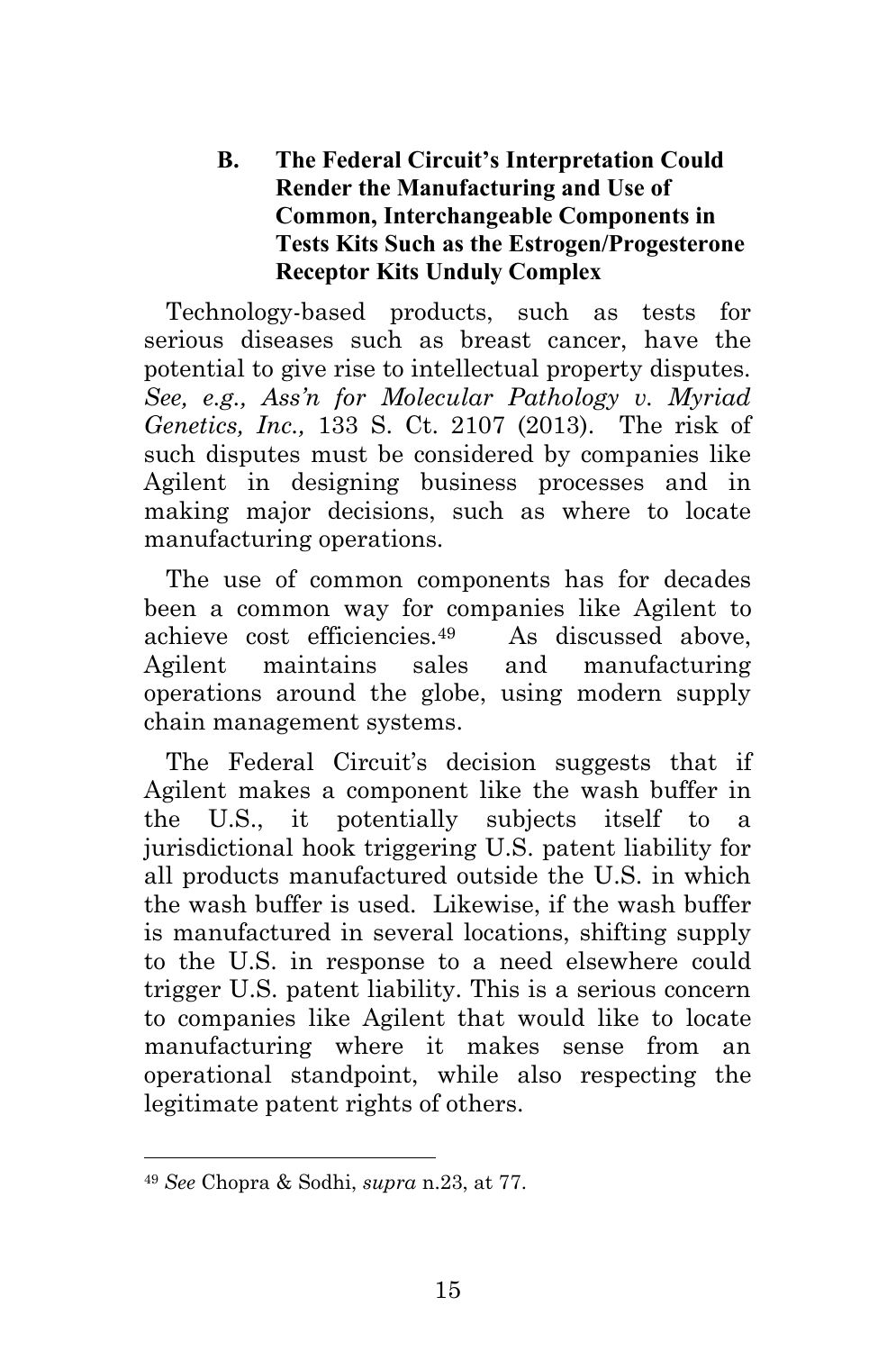## **III. THE FEDERAL CIRCUIT'S DECISION INCREASES THE RISK AND COST OF U.S. MANUFACTURING OF COMPONENTS AND THEREBY DISCOURAGES U.S. MANUFACTURING**

Section 271(f) was enacted to "close a loophole" in response to this Court's decision in *Deepsouth Packing Co. v. Laitram Corp.,* 406 U.S. 518 (1972)*. See* 1984 U.S. Code Cong. & Admin. News, p. 5827, *Section-By-Section Analysis of H.R. 6286, Patent Law Amendments Act of 1984*, 130 Cong. Rec. H 10525 (Oct. 1, 1984).

It is one thing to tell U.S. manufacturers that they cannot avoid global patent liability by inducing their customers to assemble overseas a product that consists of a "substantial portion" of U.S.-made components. Such technical workarounds would previously have allowed manufacturers to adhere to the strict letter, but in Congress's view, not the spirit of the law.

It is quite another thing to say that inclusion of any "necessary" component manufactured in the U.S. is a jurisdictional hook that potentially triggers U.S. patent liability. U.S. manufacturing can be desirable, thanks to its speed, quality, and proximity to U.S. customers. But the Federal Circuit's message to U.S. manufacturers, especially in industries in which patent liability is a prevalent concern, is to not use U.S.-made components unless absolutely necessary.

The Federal Circuit's decision also discourages companies from constructing and investing in their own manufacturing infrastructure in the U.S. Modern supply chain management requires companies to have the capacity to rapidly shift production and products worldwide in response to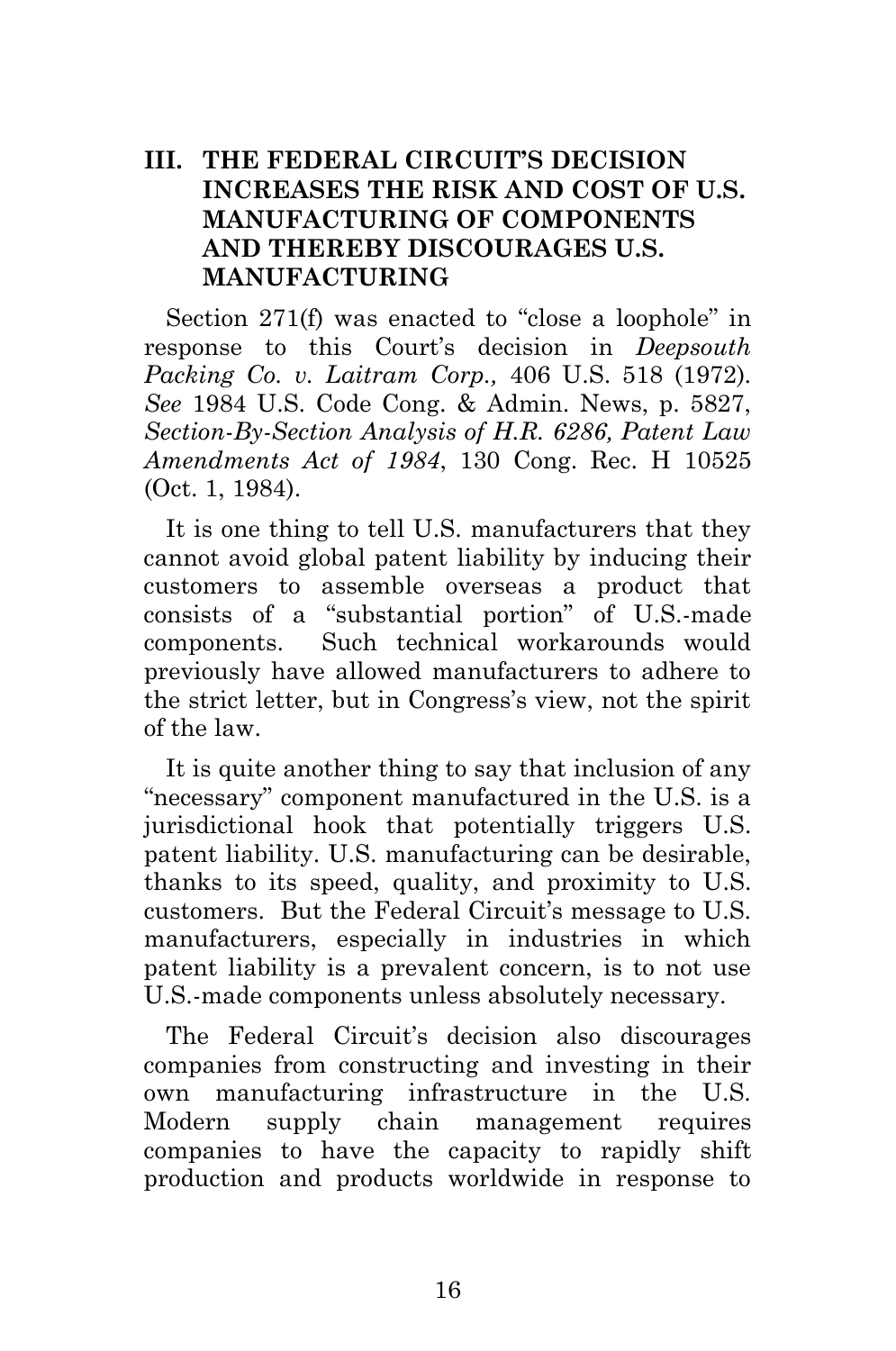change. Many U.S. companies can ill afford the time or resources to undertake a comprehensive component-by-component patent risk analysis when making decisions to source components from one location versus another, especially where the analysis is complex, potentially ambiguous, and relates to individual components that are common, staple, and would not themselves invoke patent liability. One solution to the problem presented by the Federal Circuit's interpretation would be to isolate U.S. manufactured components for use only in products that will be finished and sold in the U.S. But that is inconsistent with the realities of modern manufacturing — the fundamental point of modern supply chain management is to promote efficiency, reduce cost, and facilitate rapid deployment of materials, components and products, globally.

In the wake of the Federal Circuit's decision, manufacturers will now need to take an increased level of exposure for global sales into consideration in their evaluation of the risks associated with their manufacturing operations. This increased liability will place a thumb on the scale in favor of foreign manufacturing, which is not what the statutory text requires, and not what Congress intended when enacting the statue.